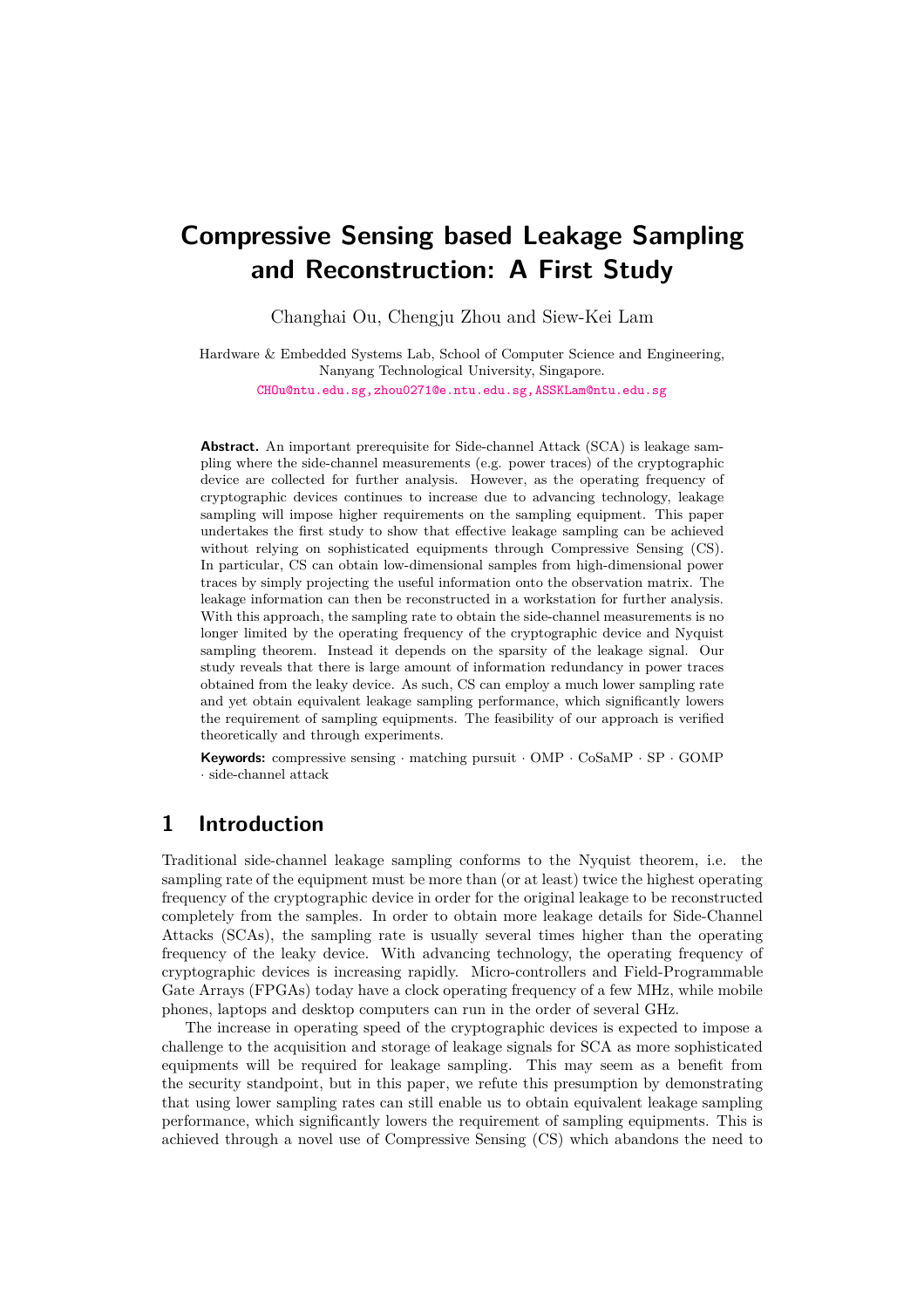conform to the sampling rate that is dictated by the Nyquist theorem. In particular, using CS, the leakage sampling rate depends solely on the sparsity of the leakage signal, which is a predominant characteristic in the power traces obtained from the leaky device.

While there has been several works in SCA that have attempted to eliminate the information redundancy in power traces, these techniques only process power traces after leakage sampling to reduce the efforts of side-channel analysis. Contrary to our work, they do not lower the requirements on the sampling equipments. In the following subsection, we will discuss these existing works along with CS before describing the main contributions of our work.

### <span id="page-1-0"></span>**1.1 Related Works**

Points-Of-Interest (POI) selection in [\[DS16\]](#page-22-0) and dimensionality reductions in [\[CDP15,](#page-21-0)  $SNG<sup>+</sup>10$  $SNG<sup>+</sup>10$ ,  $BHvW12$  are two classical pre-processing techniques in SCA. The former finds the locations of POIs by using side-channel distinguishers such as Differential Power Analysis (DPA) [\[KJJ99\]](#page-23-0) and Correlation Power Analysis (CPA) [\[BCO04\]](#page-21-2), or leakage detection tools such as Welch's t-test [\[DCE16\]](#page-22-1),  $\rho$ -test [\[DS16\]](#page-22-0) and  $\chi^2$ -test [\[MRSS18\]](#page-23-1), while the latter such as PCA [\[SNG](#page-24-0)<sup>+</sup>10] and LDA [\[SA08\]](#page-24-1), considers the global features of high-dimensional samples. Both techniques need to consider multiple power traces simultaneously. Discrete Wavelet Transform(DWT), Discrete Cosine Transform(DCT) and Fast Fourier Transform (FFT) [\[GHT05\]](#page-22-2), transform power traces from time domain to sparse domain one at a time, but all the computations are carried out on the sampling equipments, which increases its workload and reduces the sampling rate.

To the best of our knowledge, Maximum Extraction and Integration in [\[MOP07\]](#page-23-2) are two existing compressive sampling techniques that are used to eliminate information redundancy on power traces. The former maintains that the highest correlation occurs exactly at the position where the power consumption of each clock cycle reaches its maximum, and it is therefore reasonable to choose these points as representative points for entire clock cycles. The latter integrates points in each clock cycle or within small time intervals. They are all applicable to situations where the sampling rate of the oscilloscope is much higher than the bandwidth of the leaky device. Re-sampling is then performed on the collected power traces. As such, these techniques incur resource wastage since the high sampling rate provides observers with leakage containing a large amount of redundancy, which is discarded during compression. This led to the problem stated in [\[Don06\]](#page-22-3): "*why go to so much effort to acquire all the data when most of what we get will be thrown away? Can't we just directly measure the part that won't end up being thrown away?*". The rest of this paper will address this problem for SCA.

Based on the theory of functional analysis and approximation [\[Kas91\]](#page-23-3), Romberg, Tao and Donoho established the theory of Compressive Sensing (CS) [\[CR06,](#page-22-4) [CRT06,](#page-22-5) [Don06\]](#page-22-3). Combined with information theory, CS makes it possible to sample signals at a rate far below the Nyquist sampling theorem while enabling equivalent sampling performance. CS has been widely studied and applied to many fields such as image, voice and signals in general. The sampling rate of CS no longer depends on the highest frequency of the signals, but instead it is governed by the signal's sparsity and Restricted Isometry Property (RIP) [\[CRT06\]](#page-22-5). As long as a signal is compressible or sparse in a certain transform domain, it can be projected from high-dimensional space into a low-dimensional space and retain the important information. Then, by solving an optimization problem, this signal can be reconstructed from a small number of projections with a high probability. In the context of SCA, sparsity provides a more intuitive and efficient representation of information in the power traces.

The research in CS mainly includes three aspects: (1) sparse signal representation, (2) observation matrices satisfying the incoherence and RIP properties, and (3) fast and robust signal reconstruction algorithms. Sparse signal representation, a precondition of CS,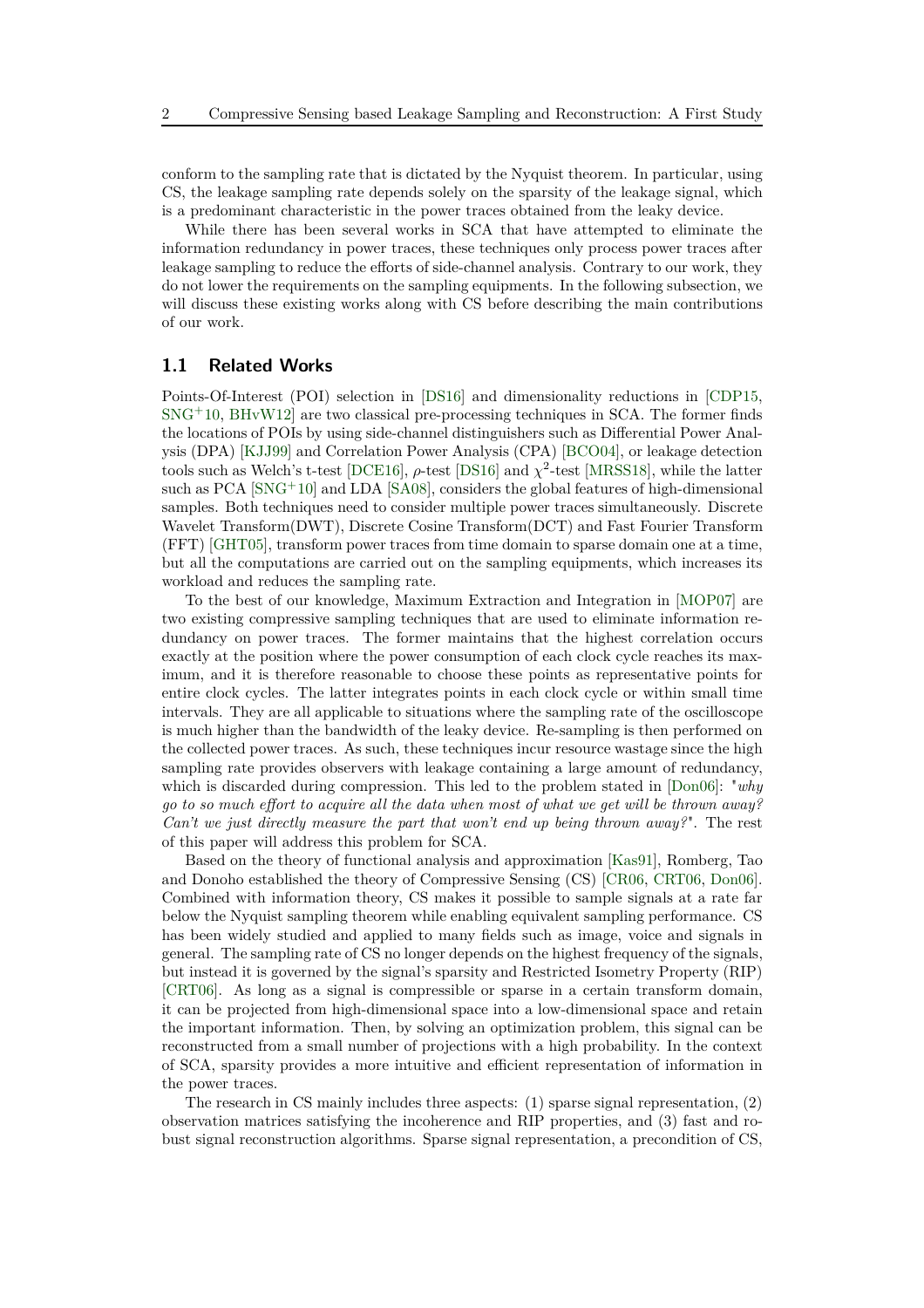signifies that the low-dimensional transformed vector is sparse or approximately sparse when a high-dimensional leakage signal is projected onto a certain orthogonal transformation basis. The aim is to find the features of signals in different functional spaces such as FFT, DWT, DCT and Bandelet [\[PM00\]](#page-23-4), and provide a more concise representation. This is different from directly transforming the power traces into frequency domain, since the observer only needs to compute the inner product of the signal and the observation matrix, which requires very low computation. The purpose of the observation matrices such as Gauss, Bernoulli and Toeplitz [\[SYZ08\]](#page-24-2) is to find a projection matrix that is not related to the sparse matrix, and they reflect the observation rules for leakage signals.

Fast and robust signal reconstruction algorithms are the most widely researched among the three aspects of CS. The algorithms can be divided into three categories according to the problem addressed: greedy algorithms for solving  $l_0$ -norm, convex optimization algorithms for solving  $l_1$ -norm and the combination of these two kinds of algorithms. Matching pursuit algorithms are typical examples of greedy algorithms, which aim to select one or more dimensions with the highest correlation with the current residual vector in each iteration, and approximate the original leakage signal and the new iteration error based on the current selected dimensions. Classical greedy algorithms include Matching Pursuits (MP) [\[MZ93\]](#page-23-5), Orthogonal Matching Pursuit (OMP) [\[SM15\]](#page-24-3), CoSaMP[\[NT10\]](#page-23-6), GOMP [\[WKS12\]](#page-24-4), TMP (Tree Matching Pursuit) [\[LD06\]](#page-23-7) and ROMP [\[NV09\]](#page-23-8), etc. Convex relaxation algorithms convert the non-convex optimization problem  $l_0$ -norm to the convex optimization  $l_1$ -norm. The representative algorithms include BP (Basis Pursuit) [\[CDS01\]](#page-22-6), GP (Gradient Projections) [\[HTWM10\]](#page-23-9), IHT (Iterative Hard Threshold) [\[Mal09\]](#page-23-10), etc. The convex optimization algorithms are more accurate than the greedy algorithms, but their computational complexity is higher. The combined or hybrid algorithms mainly consist of CP (Chaining Pursuit) [\[GSTV06\]](#page-22-7). It is worth mentioning that even though there are many existing reconstruction algorithms, there are still a lot of problems in their convergence and robustness. Nevertheless, the existing theories and prior work are sufficient for CS to be applied in side-channel leakage sampling.

#### **1.2 Our Contributions**

The increasing operating frequency of cryptographic devices impose high requirements on the sampling equipments, bring new challenges to the storage and processing of power traces for SCA. In this paper, we focus on addressing these challenges which pertain to leakage sampling for SCA. While this problem has not been adequately discussed in the literature, we believe it is of high importance as we are able to show that the high operating frequency of advanced cryptographic devices is not a barrier to leakage sampling in the absence of powerful sampling equipments.

Specifically, we introduce a novel use of Compressive Sensing (CS), a new and highlyefficient compressive sampling technology for side-channel leakage sampling. CS performs compression and sampling simultaneously by projecting the high-dimensional signals onto a low-dimensional space to obtain the discrete leakage samples. This enables the high-dimensional signal to be reconstructed without distortion. Compared with classical sampling, CS uses a far lower sampling rate to achieve the same performance. The feasibility of our approach is verified by theory and experiments in this paper.

In addition, the practical deployment of the proposed approach is also highly feasible as the sampling process of CS is very simple. It only needs to compute the incoherent projection without any additional processing. A large amount of computations which are needed for reconstruction of the signals are transferred from the sampling equipments to the desktop computers and workstations, which reduces the workload of the sampling equipments. Many current sampling tasks in side-channel analysis are accomplished automatically by expensive oscilloscopes. The CS programs can be integrated into sampling plug-ins of these oscilloscopes. Oscilloscopes such as our *Tektronix DPO 7254* with a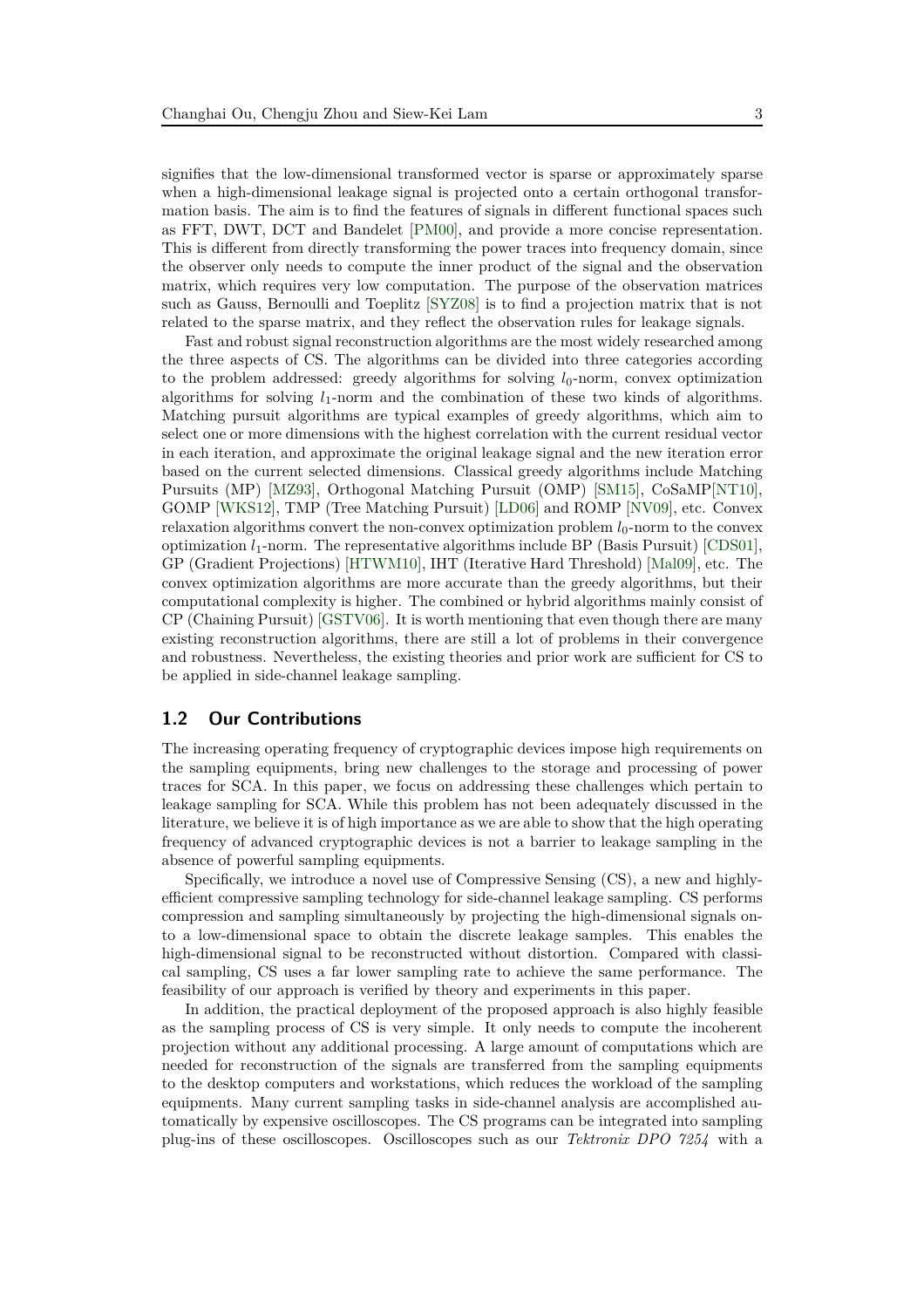Windows 7 operation system, even allow the development of independent sampling software. Researchers have also developed the sampling software on various platforms. For example, Inspector developed by Riscure, enables the leakage to be collected and stored on laptop computers and other advanced processors. CS can also be efficiently implemented on these platforms by integrating a small program to solve the inner product of observation matrix (see Section [4\)](#page-6-0) and leakage sample vector.

### **1.3 Organization**

The rest of this paper is organized as follows. Principles of classical compressive sampling and CS are introduced in Section 2. The first two main parts of CS, leakage sparse representation and observation, are described in Sections 3∼4. Section 5 uses classical greedy algorithms such as OMP, CoSaMP, SP and GOMP as examples to introduce the principle of signal reconstruction. The corresponding reconstruction performance evaluation criteria are also provided in this section. Observers can find good sparse domain and observation matrix through experiments, optimize the sparse coefficients and compression ratio, and implement CS with a much lower sampling rate than those required by existing sampling equipments or sampling software on computers. In Sections 6 and 7, we describe the experiments on an *AT89S52* micro-controller and measurements from *DPA contest*  $v1.1$  [\[dpa\]](#page-22-8) to demonstrate the efficiency of the approach. Finally, Section 8 concludes this paper.

# **2 Preliminaries**

### **2.1 Classical Compressive Sampling**

Sampling and compression are carried out separately in traditional compressive sampling. The sampling rate must satisfy Nyquist theorem, which states that the bandwidth of sampling equipment must be at least twice the maximum frequency of the cryptographic device. Moreover, the sampling is uniform, and the number of samples collected in any fixed interval is the same. It is noteworthy that the sampling rate is usually much higher than the bandwidth of cryptographic devices in practice. As such, the power traces contain a large amount of information redundancy, which can be removed during compression to lower the complexity of side-channel attacks and evaluations. Mangard et al. stated that the peaks of the damped oscillation carried all the information that was necessary to perform a power analysis attack. Two classic compression techniques named Maximum Extraction and Integration were given [\[MOP07\]](#page-23-2). The reconstruction of the original power traces from compressed ones is usually not considered in SCA since attacks can be directly performed on the compressed low-dimensional power traces.

Dimensionality reduction methods such as PCA [\[SNG](#page-24-0)+10, [BHvW12\]](#page-21-1), LDA [\[SA08\]](#page-24-1), KDA  $[CDP16]$  and manifold learning  $[OSW^+17]$ , obtain the low-dimensional samples by extracting the features from high-dimensional leakages, which consider the structure of all power traces. Compression only needs to consider a single trace. The low-dimensional samples obtained from different power trace sets may vary significantly after dimensionality reduction. However, the compression of one power trace is not affected by other power traces. This indicates that the above mentioned dimensionality reduction algorithms commonly used in SCA cannot be used in CS. We further illustrated why FFT, DWT and DCT cannot be directly used for sampling in Section [1.1.](#page-1-0) It is noteworthy that most of the sample points on the power traces do not contain sensitive information and there is still a lot of information redundancy in the two compression methods, Maximum Extraction and Integration [\[MOP07\]](#page-23-2). Moreover, they lose information and the original power traces cannot be accurately reconstructed after compression. It can only be re-sampled if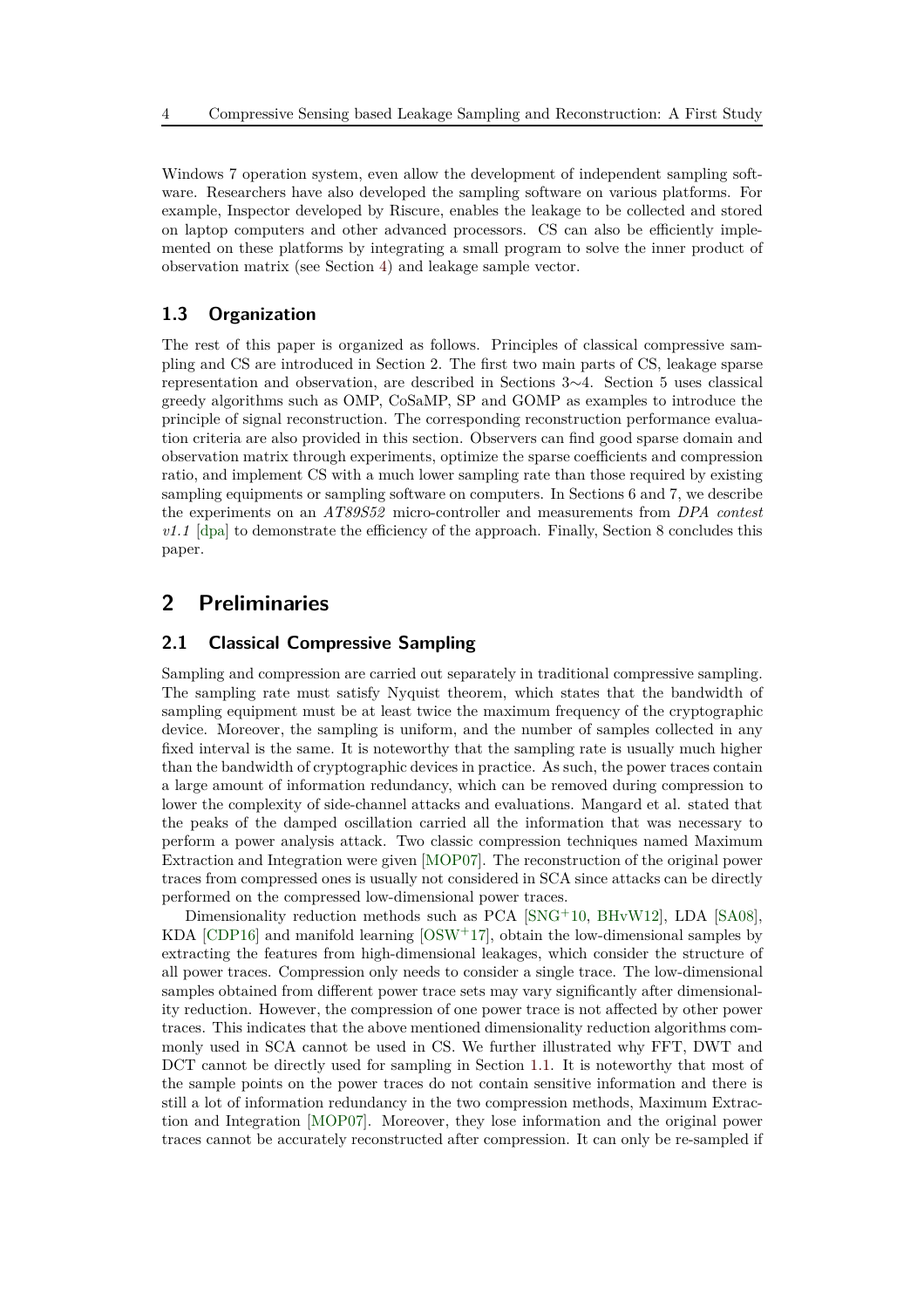necessary, which requires significant effort.

### **2.2 Compressive Sensing**

The principle of CS maintains that as long as the signal is sparse or sparse in a transform domain, and its projection vectors can be obtained from observation matrix, then it can be reconstructed nondestructively by optimization methods. Unlike the classical compressive sampling, wherein the sampling and compression are performed separately, CS compresses a power trace while sampling it and aims to use the least coefficients to represent the compressed signal. Compared with traditional compressive sampling, the sampling rate in CS theory no longer depends on the bandwidth of signal, but on its sparsity (see Table 1). The sparser the signal in a transformation domain, the fewer non-zero coefficients it possesses. These coefficients represent the smallest sampling bandwidth needed to reconstruct the original high-dimensional signals. As such, to achieve the same sampling performance, CS only requires a much lower sampling rate compared to traditional compressive sampling.

|                | classic compressive sampling | Compressive Sensing           |  |
|----------------|------------------------------|-------------------------------|--|
| Proposed in    | 1948                         | 2006                          |  |
| Sampling mode  | uniform sampling             | non-uniform sampling          |  |
| Sampling rate  | highest frequency of leakage | sparsity                      |  |
| Observation    | high-dimensional             | low dimensional               |  |
|                | original samples             | observation vector            |  |
| Reconstruction | $Sinc$ interpolation         | Solving optimization problems |  |

**Table 1:** Difference between classic compressive sampling and CS.

Moreover, classical compression samples uniformly, while CS does not. The lowdimensional samples are obtained by computing the inner product between the signal and the observation matrix. Since each measured value takes the same information, this makes the measurement robust. Finally, Nyquist sampling theorem uses *Sinc* interpolation (i.e. Whittaker-Shannon interpolation) to reconstruct the original leakage, which is a linear operation with limited computation. CS uses nonlinear programming methods to recover leaky signals, and the corresponding complexity is high. Fortunately, most of the computation is eventually transferred from the sampling devices to computers, which notably reduces the workload of the sampling devices.



**Figure 1:** General procedure of CS.

The complete CS flow is shown in Fig. 1. Firstly, the *m* sparse coefficients of the *n*dimensional original signals are obtained by sparse transformation (*m* ≪ *n* in Fig. 1(b)). *m* largest coefficients are saved and other *n* − *m* coefficients are discarded. The saved coefficients are sufficient to reconstruct the original signal without distortion. Secondly, the observer encodes these saved coefficients, achieves low-dimensional observation vectors and completes the compression (Fig.  $1(c)$ ). In other words, the high-dimensional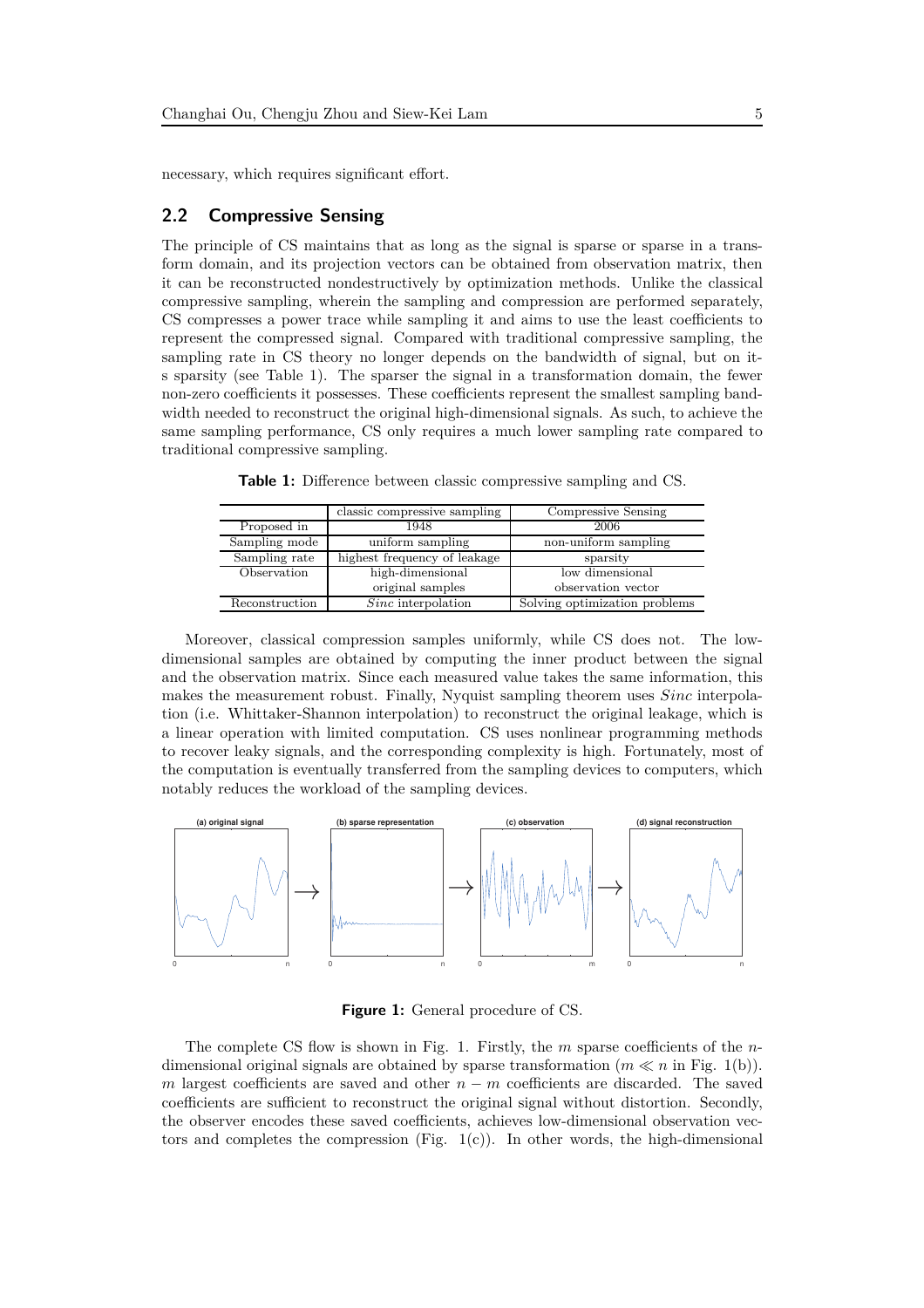original signal is projected onto a sparse domain to achieve low-dimensional samples. The sampling device outputs these samples as sampling results. Finally, the original signal is reconstructed by solving an optimization algorithm (Fig.  $1(d)$ ). These operations correspond to the three aspects of CS theory introduced in Section [1.1:](#page-1-0) signal sparse representation, observation matrix design, and signal reconstruction, which will be discussed in detail in Sections III∼V.

# **3 Leakage Sparse Representation**

#### **3.1 Sparse Decomposition**

The purpose of sparse decomposition in SCA is to use as few sparse vectors as possible to represent the original leakage. If a leakage signal  $x = [x_0, x_1, \ldots, x_{n-1}] \in R^{n \times 1}$  can be represented by linear combinations of normal orthogonal bases  $\Psi = [\psi_0, \psi_1, \dots, \psi_{n-1}] \in$  $R^{n \times n}$ , then *x* can be represented as:

<span id="page-5-0"></span>
$$
\boldsymbol{x} = \boldsymbol{\Psi}\boldsymbol{\Theta} = \sum_{i=0}^{n-1} \psi_i \theta_i.
$$
 (1)

If the number of non-zero coefficients  $k$  in  $\Theta$  is much smaller than *n*, then *x* is sparse or compressible on the orthogonal basis  $\Psi$ . In other words,  $\Theta$  is sparse.  $\Theta =$  $[\theta_0, \theta_1, \ldots, \theta_{n-1}]^T \in R^{n \times 1}$  is the sparse coefficients, and also the sparse representation of *x* on Ψ. Ψ here is the sparse base or sparse domain.

#### **3.2 Determination Conditions**

The precondition of CS is that the leakage signal is *k*-sparse, but most of the natural signals are not sparse. If the absolute values of the coefficients in Θ exponentially attenuate after being sorted in descending order, the observer obtains  $\left|\theta'_{0}\right|$  $\left|\theta_0\right| \ge \left|\theta_1\right|$  $\left|\frac{1}{1}\right|\geq\cdots\geq\left|\theta_{n}^{T}\right|$  $\binom{n}{n-1}$ . For any  $p \in (0, +\infty)$ , if there exists

$$
\left|\theta_{i}'\right| \leq \frac{R}{\sqrt[p]{n}},\tag{2}
$$

then the signal is compressible or nearly sparse. Here  $i \in (0, n-1)$ . Parameter *p* controls the speed of exponential attenuation. The larger it is, the faster the attenuation, and the sparser the signal  $x$  is on  $\Psi$ . Therefore, the criterion to evaluate the performance of a set of sparse bases is to measure the attenuation tendency of the sparse coefficients. However, many signals are not strictly sparse but approximately sparse, which can still be decomposed sparsely.

Candes and Tao indicated in [\[CT06\]](#page-22-9) that the signals with Θ exponential attenuation could be reconstructed by CS theory, and the upper bound of reconstruction error satisfies:

<span id="page-5-1"></span>
$$
e_o = \left\|\boldsymbol{x} - \hat{\boldsymbol{x}}\right\|_2 \le C_p \cdot R \cdot \left(\frac{k}{\log n}\right)^{-r}.
$$
\n(3)

Here  $r = 1/p - 1/2$ ,  $0 < p < 1$ ,  $R > 0$ ,  $C_p$  is constant which only depends on p and  $\|\cdot\|_2$ is the  $l_2$ -norm.

#### <span id="page-5-2"></span>**3.3 Sparse Domains**

Side-channel leakages are not sparse in time domain, but they are sparse when converted to frequency domain, wavelet domain etc. Classical transforms, such as FFT, DWT and DCT, were first applied to CS. FFT and DCT belong to global transformation and no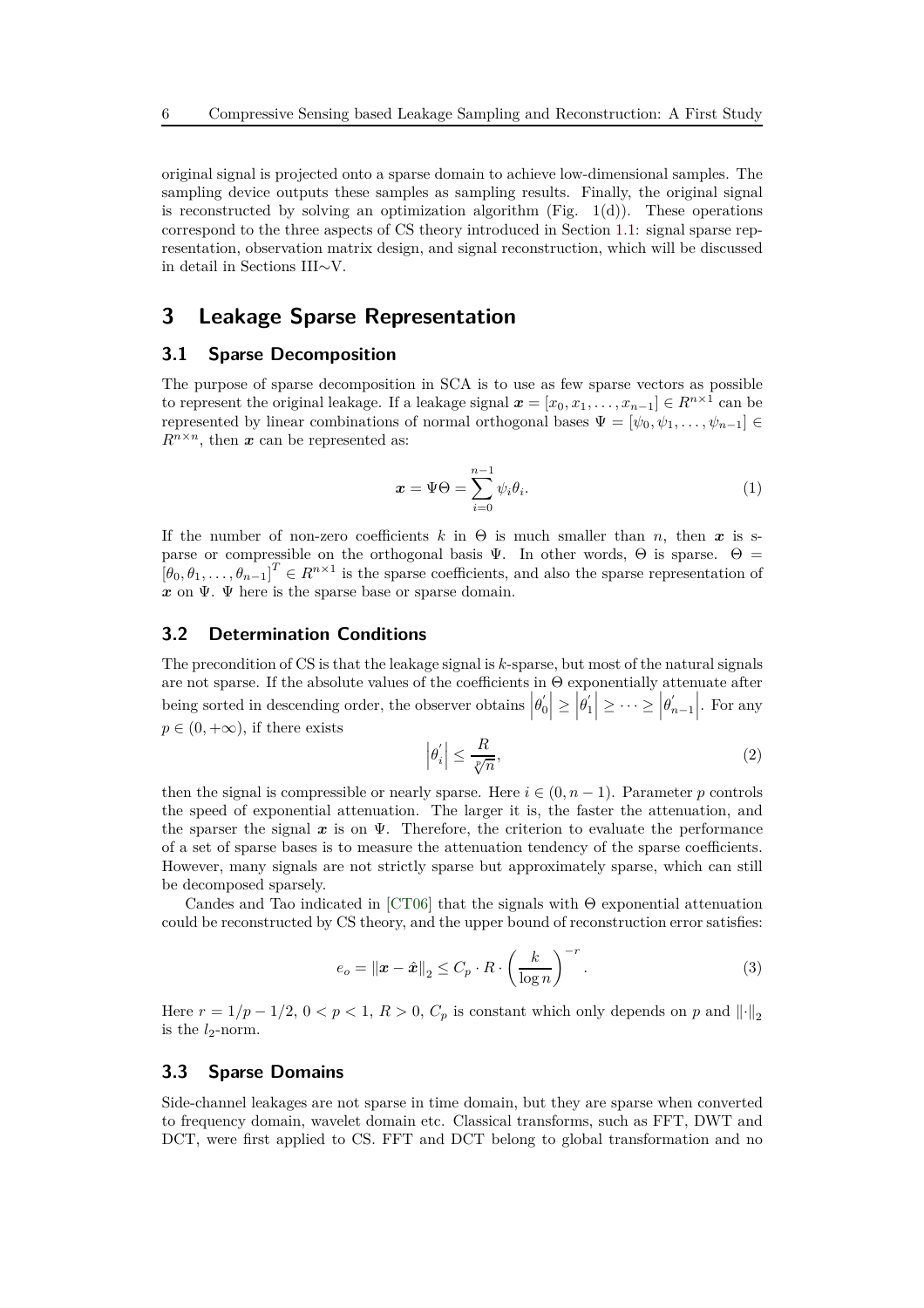longer preserve features of time domain. DCT focuses on the low frequencies of power traces as critical information. DWT can better analyze the time-domain characteristics of signals and more sparsely represent the information of signals. If a suitable base is selected, the coefficients are easier to deal with than the original leakage signal.

We only consider DCT in this paper. There are 8 transform forms for one-dimensional DCT, of which the second one is the most commonly used. Let *n* denote the number of samples on original leakage signal, then the *u*-th coefficient after transformation is

$$
F(u) = c(u) \sum_{i=0}^{n-1} x(i) \cos\left\{u \frac{(2i+1)}{2n}\right\}.
$$
 (4)

 $x(i)$  is the *i*-th time point of original leakage signal and  $c(u)$  is a coefficient satisfying

$$
c(u) = \begin{cases} \sqrt{\frac{1}{n}}, & u = 0\\ \sqrt{\frac{2}{n}}, & u = 1, 2, \dots, n-1 \end{cases}
$$
 (5)

It can be regarded as a compensation coefficient, which makes the DCT transformation matrix an orthogonal matrix. For side-channel leakage, *c* (0) of *F*(0) is the DC (Direct-Current) component and other coefficients are AC (Alternating Current) components. The complexity of DCT is  $\mathcal{O}(n^2)$ . In fact, the target of reconstruction algorithms is to reconstruct the DCT coefficients. Finally, the Inverse Discrete Cosine Transform (IDCT):

$$
x(i) = \sqrt{\frac{2}{n}} \sum_{u=0}^{n-1} c(u) F(u) \cos\left\{u \frac{(2i+1)\pi}{2n}\right\}
$$
 (6)

<span id="page-6-0"></span>is performed to reconstruct the original leakage.

### **4 Observation**

The sampling process of CS is very simple, and most of the computations lie mainly in the leakage signal reconstruction. This reduces the workload of sampling devices and facilitates the fast sampling of CS. If the leakage signal  $x \in R^{n \times 1}$  is sparse, it can be projected onto the observation matrix  $\Phi = [\phi_0, \phi_1, \dots, \phi_{m-1}] \in R^{m \times n}$ :

$$
y = \Phi x,\tag{7}
$$

and obtains the low-dimensional observation vector (as shown in Fig. 2). Otherwise, the observer must project it onto orthogonal bases to make it sparse. The observation matrix  $\Phi$  is independent of the sparse basis  $\Psi$ . Here  $\mathbf{y} = [y_0, y_1, \dots, y_{m-1}] \in R^{m \times 1}$  is the observation vector (i.e. sampling results of sampling equipment).  $y = \Lambda \Theta (\Lambda = \Phi \Psi =$  $[\gamma_0, \gamma_1, \ldots, \gamma_{n-1}]$ ) is defined as the sensing matrix. The principle of  $y = \Phi x$  and  $y = \Lambda \Theta$ is similar, since we can make

$$
\Theta = \Psi^T \mathbf{x} \tag{8}
$$

and get  $\Phi' = \Phi \Psi^T$ . The observation  $y = \Phi' x$ . Matrices  $\Psi$  and  $\Phi$  can be employed universally in a cryptographic implementation, and hence we only need to set them once.

Since the size *m* of *y* is much smaller than the size *n* of  $x, y = \Lambda\Theta$  is an underdetermined system of equation. This is equivalent to *x* being compressed, and the amount of data compressed is much lesser than the original leakage obtained by Nyquist sampling theorem. If *m* and *n* are very large, the dimensions of matrices  $\Psi$  and  $\Phi$  will be very high, which need to be optimized.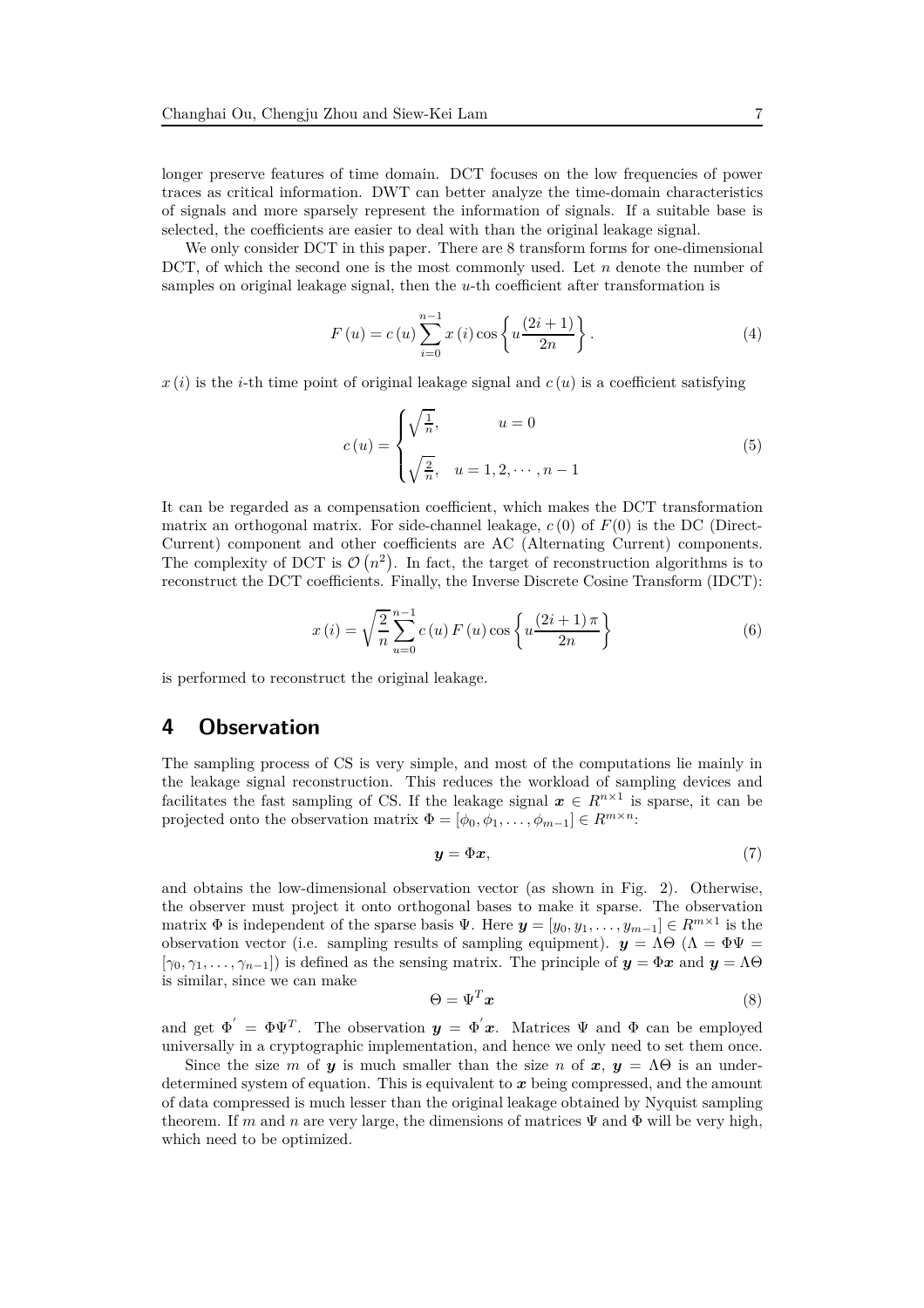

**Figure 2:** Low-dimensional observation from high-dimensional leakage signal *x*.

### **4.1 Constraint Conditions**

Observers need to construct an observation matrix in CS theory, which plays an important role in the acquisition of observation vectors and signal reconstruction. It requires that the *k* measured values do not destroy the information of the original leakage signal when it is converted from  $x$  to  $y$ , thus ensuring accurate signal reconstruction. This should satisfy Restricted Isometry Property (RIP) and Incoherence Property [\[CW08,](#page-22-10) [DH01\]](#page-22-11).

**Restricted Isometry Property**: A matrix Ψ satisfies RIP of order *k* (i.e. the leakage signal is *k*-sparse) if there exists a  $\delta \in (0,1)$  that makes  $\Lambda$  satisfy the following inequality:

<span id="page-7-0"></span>
$$
1 - \delta \le \frac{\|\Lambda \Theta\|_2}{\|\Theta\|_2} \le 1 + \delta. \tag{9}
$$

This ensures that signals can be transformed from one domain to another without divergence.  $\delta$  is the Restricted Isometry Constant (RIC) [\[CRT06\]](#page-22-5), which is the minimum value satisfying Eq. [9.](#page-7-0)

**Incoherence property**: The coherence within the observation matrix Φ is the maximum absolute value of the normalized inner products, i.e.

$$
\mu(\Phi) = \max_{1 \le i, j \le n, i \ne j} \frac{|\langle \phi_i, \phi_j \rangle|}{\|\phi_i\|_2 \cdot \|\phi_j\|_2}.
$$
\n(10)

Here  $\langle \cdot, \cdot \rangle$  denotes dot product of two vectors. The smaller the  $\mu$ , the weaker the coherence of any two atoms (i.e. columns) in Φ. The coherence coefficients of orthogonal matrices are 0.

The coherence between the observation matrix  $\Phi$  and sparse transformation base  $\Psi$ can refer to the coherence between two atoms of a single matrix. Incoherence here means that the row vectors  $\phi_i$  of  $\Phi$  cannot be represented linearly by the column vectors in  $\Psi$ . The coherence of  $\Phi$  and  $\Psi$  can be defined as:

$$
\mu(\Phi, \Psi) = \sqrt{n} \cdot \max_{1 \le i, j \le n} \left\{ |\langle \phi_i, \psi_j \rangle| \right\} \in [0, \sqrt{n}]. \tag{11}
$$

If there are coherent columns in  $\Phi$  and  $\Psi$ ,  $\mu(\Phi, \Psi)$  is large. The smaller the  $\mu(\Phi, \Psi)$  is, the more information of the original signal  $x$  is contained in the measurement samples, which leads to better reconstruction performance.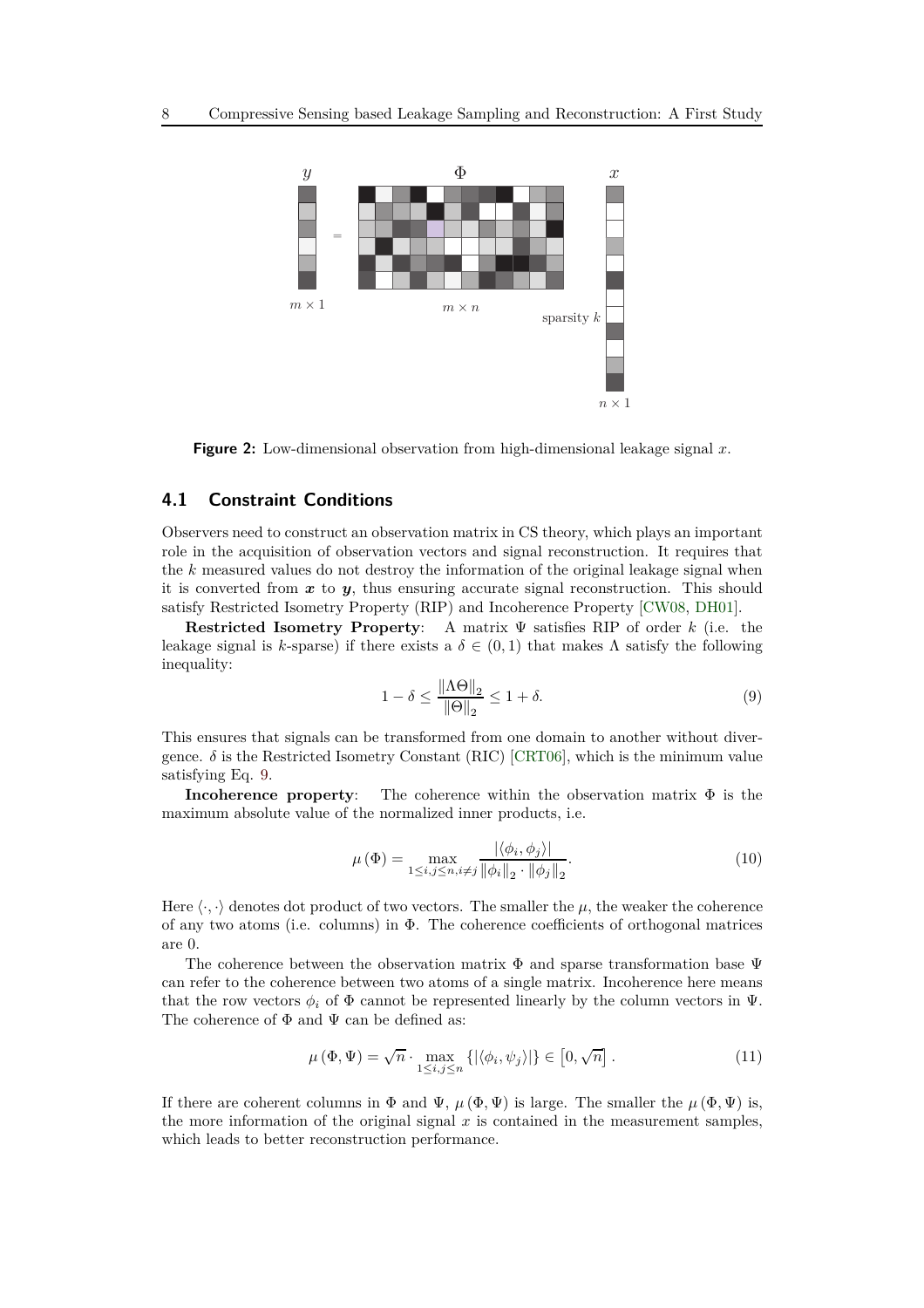#### **4.2 Observation Matrices**

It is difficult to directly design an observation matrix satisfying the RIP condition. Most of the current observation matrices are random Gaussian matrices, wherein each element satisfies the normal distribution with mean 0 and variance  $\frac{1}{m}$ .

$$
\phi(i,j) \sim \mathcal{N}\left(0, \frac{1}{m}\right). \tag{12}
$$

Since random matrices are not related to any matrix, they can satisfy RIP conditions with high probability if  $m \geq c \cdot k \cdot \log_2\left(\frac{n}{k}\right)$  [\[Don06\]](#page-22-3). Here *c* is a small constant. Another observation matrix is random Bernoulli matrix, in which elements follow Bernoulli distribution:

$$
\phi(i,j) = \frac{1}{\sqrt{m}} \begin{cases} 1, & p_r = \frac{1}{2} \\ -1, & p_r = \frac{1}{2} \end{cases}
$$
(13)

or

$$
\phi(i,j) = \sqrt{\frac{3}{m}} \begin{cases} 1, & p_r = \frac{1}{6} \\ 0, & p_r = \frac{2}{3} \\ -1, & p_r = \frac{1}{6} \end{cases}
$$
(14)

Here  $p_r$  denotes the probability of the element. Baraniuk et al. in [\[RMRM08\]](#page-23-12) proved that Bernoulli matrix was strongly random, it could satisfy RIP condition with great probability if the number of observations  $m \geq c \cdot k \cdot \log_2\left(\frac{n}{k}\right)$ . Besides Gauss and Bernoulli, a large number of observation matrices have also been proposed, which will not be discussed in this paper.

### **5 Leakage Reconstruction**

Signal reconstruction algorithms in CS aim to use the low-dimensional observation vector *y* to recover the high-dimensional original leakage signal *x*. As proved in [\[GN03,](#page-22-12) [Tro04\]](#page-24-5), if the sparse coefficients in  $\Theta$  satisfy

$$
\|\Theta\|_{l_0} < \frac{1}{2} \left\{ 1 + \frac{1}{\mu \{\Phi\}} \right\},\tag{15}
$$

the low-dimensional observation is achieved by solving the optimization problem:

$$
\arg\min \|\Theta\|_{l_0}, s.t. \mathbf{y} = \Lambda\Theta. \tag{16}
$$

 $\|\Theta\|_{l_0}$  is the number of non-zero elements in  $\Theta$ . In this case,  $\Theta$  has a unique solution, which is equivalent to that the minimum number of linear correlation atoms in the given matrix  $\Phi$  is greater than 2k. Thus, the sparse coefficient  $\Theta$  is obtained and the sidechannel leakage  $x$  is recovered by Eq. [1.](#page-5-0) The greedy algorithms aim to solve the  $l_0$ -norm. Since  $m \ll n$ ,  $y = \Lambda \Theta$  has multiple solutions, this is NP-hard. If a reconstruction error  $\epsilon$ is allowed, this model becomes

<span id="page-8-0"></span>
$$
\arg\min \|\Theta\|_{l_0}, s.t. \|\mathbf{y} - \Lambda\Theta\| < \epsilon. \tag{17}
$$

However, the new model is unstable and difficult to solve directly.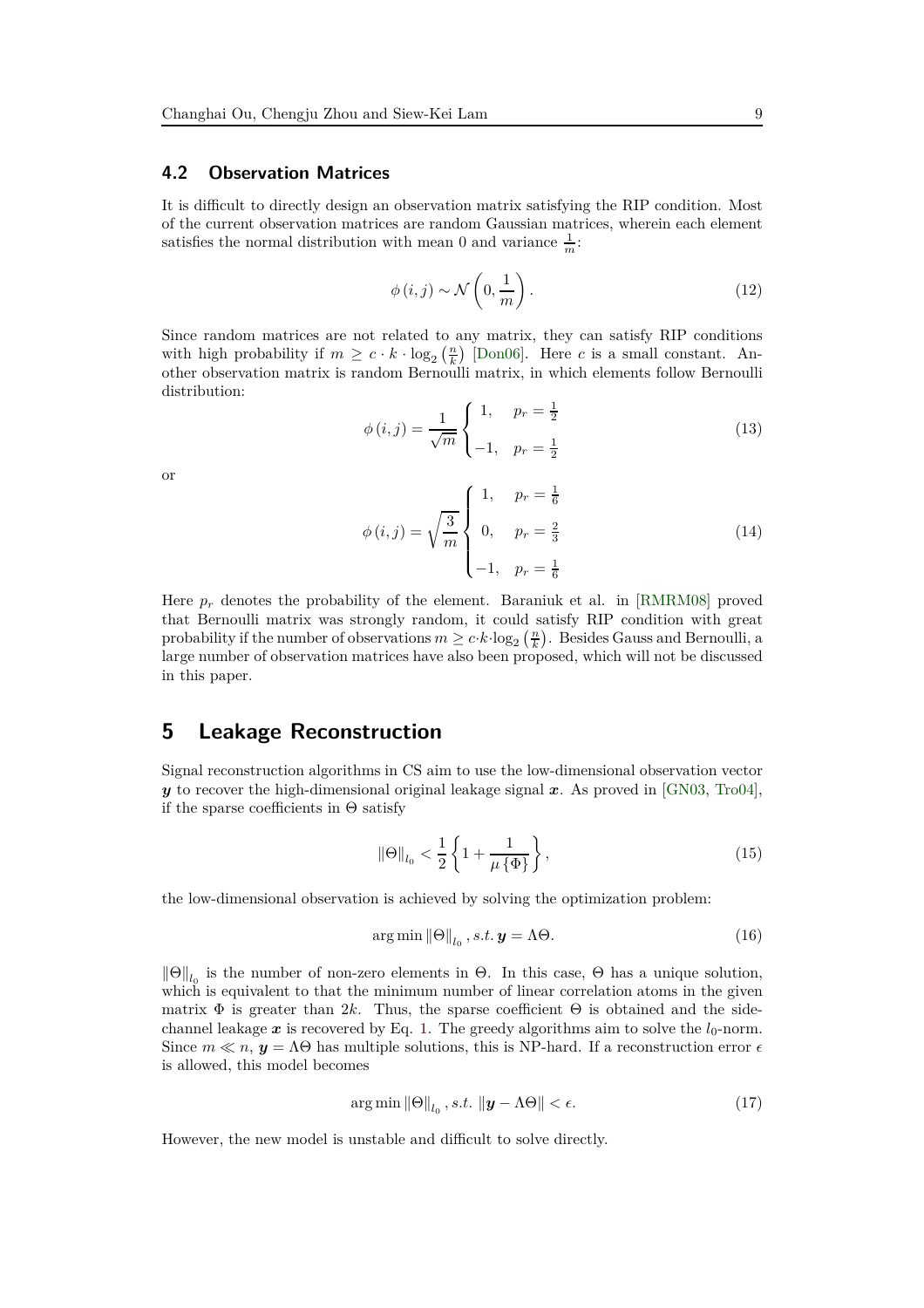#### **5.1 Optimization**

Since  $\Theta$  is sparse, the number of unknowns in  $y = \Lambda \Theta$  is greatly reduced, which makes signal reconstruction possible. The problem described in Eq. [17](#page-8-0) can be solved by the suboptimal solution of  $l_0$ -norm:

$$
\arg\min \|\Theta\|_{l_1}, s.t. \mathbf{y} = \Lambda \Theta \tag{18}
$$

if  $\theta$  satisfies certain conditions [\[CDS01\]](#page-22-6). The typical solutions of  $l_1$ -norm are convex optimization algorithms. The  $l_p$ -norm of vector  $\mathbf{x} = [x_0, x_1, \dots, x_{n-1}]^T$  is defined as

$$
\|\boldsymbol{x}\|_{l_p} = \left(\sum_{i=0}^{n-1} |x_i|^p\right)^{\frac{1}{p}}.
$$
\n(19)

Taking two-dimensional real space  $R^2$  as an example,  $l_1$ -norm  $||\boldsymbol{x}||_{l_1} = |x_1| + |x_2|$  represents the closed area surrounded by four lines shown in Fig. 3(a), and  $l_2$ -norm  $||x||_{l_2}$  =  $\sqrt{|x_1|^2+|x_2|^2}$  represents a circle (as shown in Fig. 3(b)). They are hyper-prism and hyper-sphere in high-dimensional space  $R^n$ . Only if the optimal solution of  $y = \Phi x$  falls onto the coordinate axis can the sparsity be guaranteed. In fact, if  $l_1$ -norm and  $l_2$ -norm fall onto the coordinate axis, their solutions are equivalent to the ones of  $l_0$ -norm.



**Figure 3:** The geometric meaning of the optimal solutions of  $l_1$ -norm (a) and  $l_2$ -norm (b) in two-dimensional space.

From the perspective of information theory, the information cannot be infinite compressed. The number of observations (i.e. the number of measurements) *m* determines the compression ratio  $\frac{m}{n}$ . For a leakage signal with length *n* and sparsity *k* on a sparse base, the lower bound of the number of observations *m* required by CS is:

$$
m \ge c \cdot \mu^2 \left(\Phi, \Psi\right) \cdot k \cdot \log_2 n. \tag{20}
$$

It is noteworthy that the above solutions all require the observer to solve constraint problems, which can be transformed into solving unconstrained problem [\[CT06\]](#page-22-9):

$$
\arg\min_{\|\Theta\|_{l_1} + \eta \|\mathbf{y} - \Lambda\Theta\|_2}.
$$
\n(21)

*η* is a balance factor, which is used to balance reconstruction error and sparsity.

### <span id="page-9-0"></span>**5.2 Greedy Algorithms**

Signal reconstruction algorithms play a very important role in accurately reconstructing the high-dimensional original leakage signal from the low-dimensional observation vector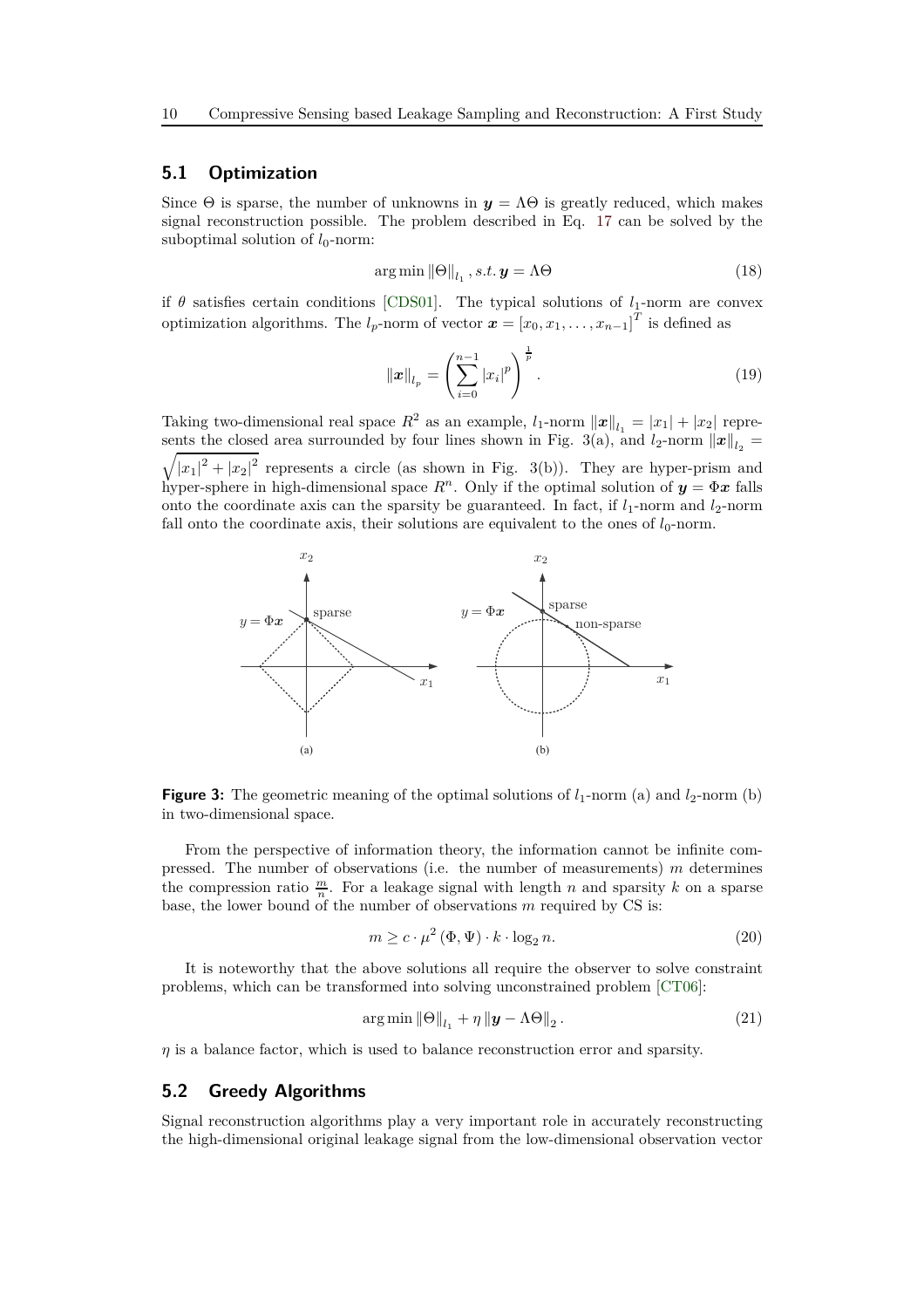in CS. Greedy algorithms are the earliest and the most widely used signal reconstruction algorithms in CS. The main idea of these algorithms is to select one or more atoms (i.e. columns) having the greatest correlation with the current residual vector  $r$  in each iteration, and obtain the current optimal solution to approximate the original leakage signal and the new iteration error according to the currently selected atoms. Matching Pursuits (MP) [\[MZ93\]](#page-23-5) and Orthogonal Matching Pursuit (OMP) (improved from MP) [\[SM15\]](#page-24-3) are two widely used greedy algorithms in CS. MP selects the atom  $\gamma_{t-1}$  with highest matching degree between matrix  $\Lambda$  and current signal residual  $r_{t-1}$ :

$$
\gamma_{t-1} = \underset{\gamma_j}{\arg \max} |\langle r_{t-1}, \gamma_j \rangle|.
$$
 (22)

Here *t* − 1 is the current number of repetitions (i.e. the current number of observations). The residual is then decomposed as

$$
r_{t-1} = \max |\langle r_{t-1}, \gamma_j \rangle| + r_t \tag{23}
$$

after each iteration. Almost all of the matching pursuit algorithms such as CoSaMP[\[NT10\]](#page-23-6), GOMP [\[WKS12\]](#page-24-4), StOMP[\[DTDS12\]](#page-22-13) and ROMP [\[NV09\]](#page-23-8), are improved from OMP. These algorithms preserve the atom selection strategy of MP.

OMP [\[SM15\]](#page-24-3) is the most commonly used algorithm in CS (see Algorithm 1). The atom in the sensing matrix  $\Lambda$  having greatest correlation with the current residual  $r_{t-1}$ is selected as a new candidate atom (Step 3). It is added to the atom matrix  $\Lambda_t$  and its corresponding index  $\lambda_t$  is added to the support set *A* (Step 4). For a *k*-sparse leakage signal  $x$ , only  $k$  non-zero coefficients are involved in the operation when the sensing matrix  $Λ$  is used. These atoms are stored in matrix  $Λ$  according to the observation rules used during the iteration. OMP is then updated by subtracting its projection on the orthogonal space of the selected atom matrix from the observation vector  $y$  until the iteration  $t \leq k$ is satisfied (Steps 5 and 6). Since the residual *r* is orthogonal to the selected atoms, an atom in  $\Lambda$  will not be selected twice, thus guaranteeing the convergence of the algorithm. Moreover, orthogonalization guarantees the local optimal solution in each iteration, but does not guarantees that the sum of the local optimal solutions is the global optimal solution.

**Algorithm 1:** Orthogonal Matching Pursuit (OMP).

**Input:** sensing matrix  $\Lambda = \Phi \Psi$ , sparse base  $\Psi$ , support matrix *A*, observation *y* and sparsity *k*. **Output:** estimated parameters  $\hat{\Theta}$  and residual r. **1** Initialization:  $r_0 = y$ ,  $A_0 = \emptyset$ ,  $\Lambda_0 = \emptyset$  and the number of iteration  $t = 1$ ; **2 while**  $t \leq k$  **do**<br>**3**  $\downarrow \lambda_t = \arg \max$ **3**  $\lambda_t = \arg \max_j |\langle r_{t-1}, \gamma_j \rangle|$ ; **4** find index  $A_t = A_{t-1} \cup \{\lambda_t\}, A_t = \Lambda_{t-1} \cup \{\gamma_{\lambda_t}\};$  $\hat{\Theta}_t = \argmin_{\hat{\Theta}_t} \left\| \boldsymbol{y} - \Lambda_t \hat{\Theta}_t \right\|_2,$ **6** update residual  $r_t = \mathbf{y} - \Lambda_t \hat{\Theta}_t$ ; **7**  $t = t + 1$ ; **8 end 9** recover signal  $\hat{\mathbf{x}} = \Psi \hat{\Theta}$ :

OMP uses least square method to solve the minimum  $\hat{\Theta}_t$  (see Step 5 in Algorithm 1). Since  $y = \Lambda \Theta$ , solving  $f(\Theta) = ||y - \Lambda_t \Theta_t||_2$  is equivalent to solving:

$$
f(\Theta) = (\boldsymbol{y} - \Lambda_t \Theta_t)^T (\boldsymbol{y} - \Lambda_t \Theta_t). \tag{24}
$$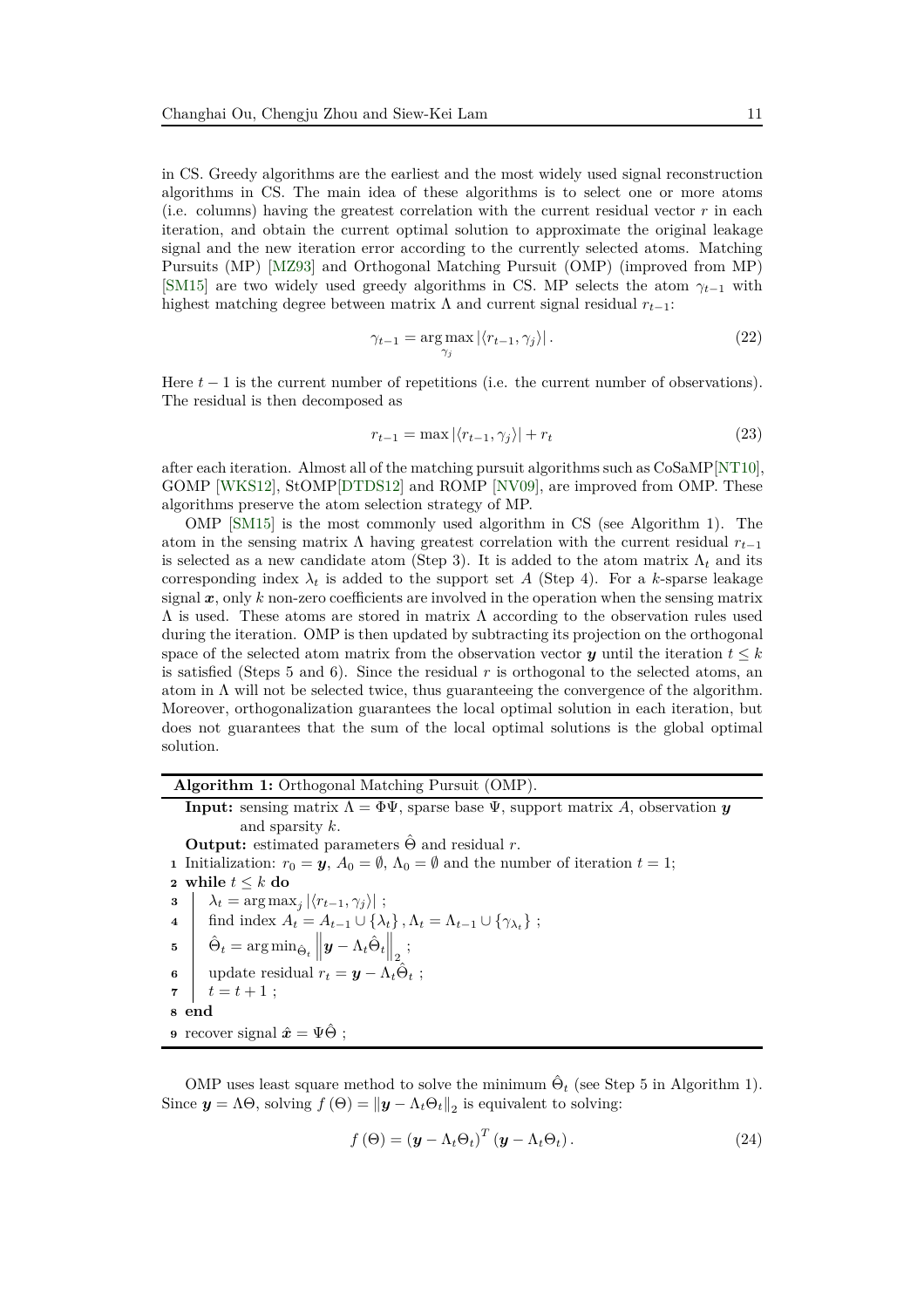The function  $f(\Theta)$  has an extreme value at  $\frac{\partial f(\Theta)}{\partial \Theta} = 0$ , i.e.  $\frac{\partial f(\Theta)}{\partial \Theta} = -2\Lambda_t^T(\mathbf{y} - \Lambda_t \Theta_t)$ . We get  $\Lambda_t^T \mathbf{y} = \Lambda_t^T \Lambda_t \Theta_t$ , Step 5 can be simplified by solving

$$
\Theta_t = \left(\Lambda_t^T \Lambda_t\right)^{-1} \Lambda_t^T \mathbf{y}.\tag{25}
$$

Here  $\Lambda_t^T$  is the transformation matrix of  $\Lambda_t$ . The complexity of OMP is  $\mathcal{O}(k \cdot m \cdot n)$ . The advantage of OMP is its fast convergence and high accuracy under the precondition that *k* is known. However, if the sparsity *k* is unknown and the estimation is too small, then the absolute error *e<sup>o</sup>* is too large, OMP falls into endless iterations or results in very low percentage recovered. Moreover, it will incur a large amount of computation and lower the quality of reconstructed signals if the sparsity *k* is estimated to be too large.

As we mentioned earlier, almost all of matching pursuit algorithms are improved from OMP. An obvious disadvantage of OMP algorithm is that only one atom is selected in each iteration. With the number of observations increase, the runtime increases rapidly. This can be solved by selecting multiple atoms from the observation matrix  $\Phi$  or sensing matrix  $\Lambda$  each time. In this case, SWOMP (Stagewise Weak OMP) [\[BD09\]](#page-21-4) which is improved from StOMP (Stagewise OMP) [\[DTDS12\]](#page-22-13), selects all the atoms larger than a preset threshold for subsequent calculations. The difference is that the threshold of StOMP comes from residuals, while the threshold of SWOMP comes from experiential setting. In general, the threshold of SWOMP is the maximum coefficient multiplied by a parameter between 0 and 1, with a default value 0.5. The complexity of StOMP and SWOMP is  $\mathcal{O}(m \cdot n)$ . GOMP [\[WKS12\]](#page-24-4) requires to set a parameter *s*, which denotes the number of atoms selected in each repetition (the default value is  $\frac{k}{4}$ ). In order to reduce parameter settings, we chose GOMP to represent these improved algorithms in our experiments.

Another disadvantage of OMP algorithm is that once an atom is in the candidate set, it will never be deleted. StOMP and SWOMP also have this drawback. To improve this shortcoming, two algorithms CoSaMP (Compressive Sampling Matching Pursuit) [\[NT10,](#page-23-6) [NV10\]](#page-23-13) and SP (Subspace Pursuit) [\[DM09\]](#page-22-14), which rely on backtracking is employed. Specifically, as the algorithm iterates, the atoms in  $\Lambda$  are recalculated and the non-optimal atoms are deleted. Specifically, CoSaMP [\[NT10,](#page-23-6) [NV10\]](#page-23-13) selects 2 · *k* atoms most relevant to the residual in Steps 3 and 4 of Algorithm 1, and the *k* atoms with the largest absolute values in  $\hat{\Theta}$  are selected for the next iteration in Step 5. It guarantees that there will be no more than  $3 \cdot k$  atoms in  $\Lambda$ ,  $2 \cdot k$  atoms in A and at most k atoms are removed in each repetition. Compared with CoSaMP, SP [\[DM09\]](#page-22-14) only selects *k* atoms most relevant to the residual in Steps 3 and 4, it guarantees that there should be no more than  $2 \cdot k$ atoms in  $\Lambda$  and  $2 \cdot k$  atoms in support vector  $A$ , and at most  $k$  atoms are removed in each repetition. The complexity of CoSaMP and SP is  $\mathcal{O}(m \cdot n)$  and  $\mathcal{O}(\log(k) \cdot m \cdot n)$ .

### **5.3 Performance Criteria**

There are many criteria to evaluate the performance of signal reconstruction algorithms, such as reconstruction time, reconstruction residual (also called absolute error, see Eq. [3\)](#page-5-1), relative error and signal-to-noise ratio (SNR). They reflect the reconstruction performance of the algorithm from different aspects.

**Relative Error**: Referring to the absolute error  $e_o = ||x - \hat{x}||_2$  between the original leakage signal  $x$  and reconstructed signal  $\hat{x}$  given in Eq. [3,](#page-5-1) the relative error is defined as:

$$
e_r = \frac{\left\|\boldsymbol{x} - \hat{\boldsymbol{x}}\right\|_2}{\left\|\hat{\boldsymbol{x}}\right\|_2}.\tag{26}
$$

**Signal-to-Noise Ratio**: SNR is defined as the ratio of exploitable power consump-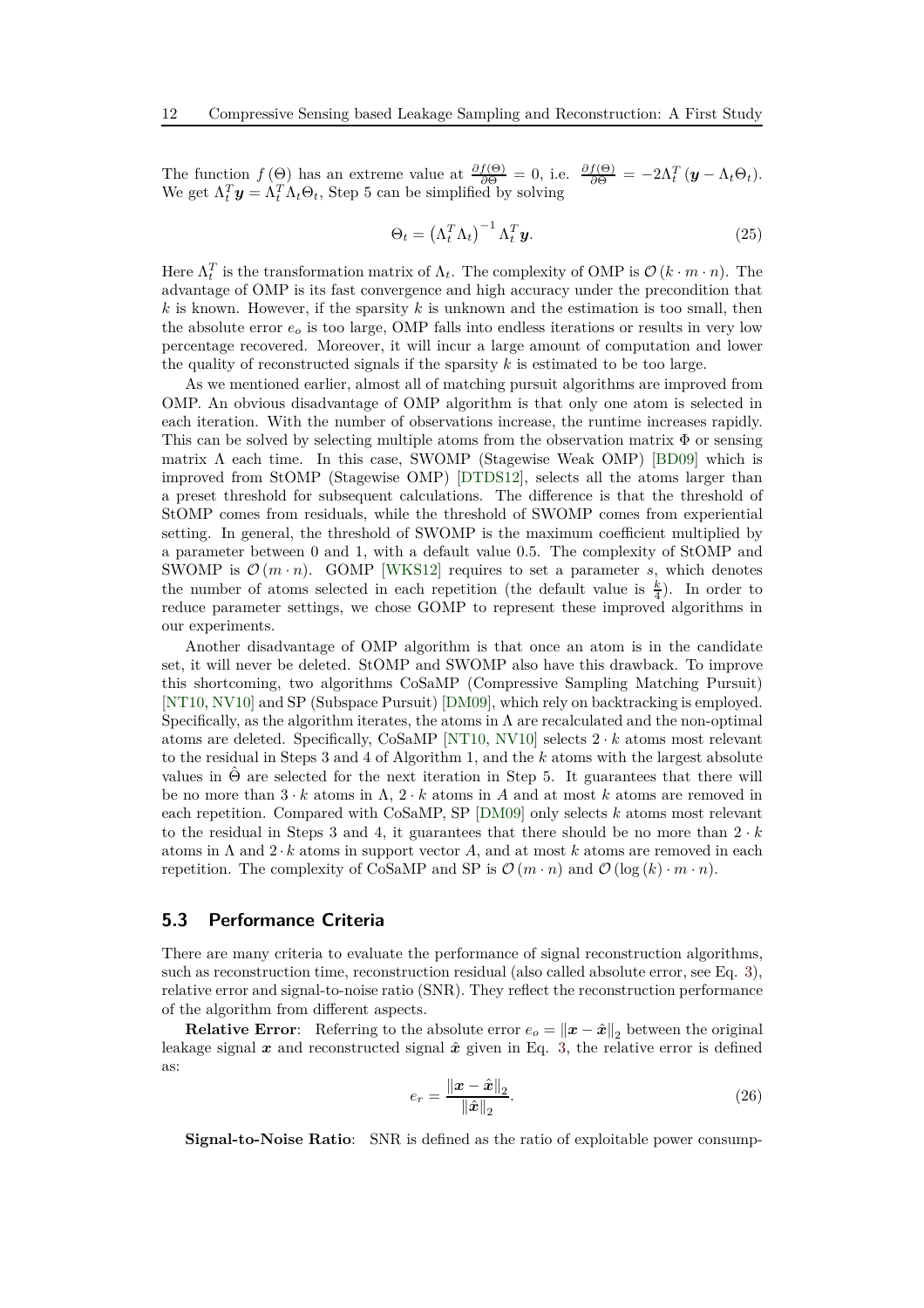tion component to noise component in side-channel attacks [\[MOP07\]](#page-23-2). It is defined as:

<span id="page-12-0"></span>
$$
SNR = 20 \times \lg \left\{ \frac{\|\boldsymbol{x}\|_2}{\|\boldsymbol{x} - \hat{\boldsymbol{x}}\|_2} \right\}
$$
 (27)

in CS, of which the molecule represents the variance of the signal. The denominator represents the absolute error of the original signal and the reconstructed signal.

**Matching Degree:** The matching degree  $\alpha$  of the original signal and the recovered signal is defined as

$$
\alpha = 1 - \frac{\|\|\hat{\boldsymbol{x}}\|_2 - \|\boldsymbol{x}\|_2|}{\|\|\hat{\boldsymbol{x}}\|_2 + \|\boldsymbol{x}\|_2}.
$$
\n(28)

It is a positive number with a value between 0 and 1. The smaller the reconstruction error  $e_0 = ||\boldsymbol{x} - \hat{\boldsymbol{x}}||_2$ , the greater the matching degree, the closer to 1 the  $\alpha$  is, and the better the reconstruction performance.

**Percentage Recovered**: The percentage recovered *P<sup>r</sup>* in [\[TG07\]](#page-24-6) depends on the absolute error  $e_o = ||x - \hat{x}||_2$  of reconstruction. If it is smaller than the pre-determined threshold, then the reconstruction is successful. Therefore, its calculation is similar to the Success Rate (SR) [\[SMY09\]](#page-24-7) in side-channel analysis, and its value is the ratio of the number of successful reconstructions to the total number of repetitions in experiments. The setting of threshold *e<sup>o</sup>* can be determined according to the required reconstruction accuracy. If the reconstructed power traces are only used for attacks, it can be set appropriately large. However, leakage evaluations require high reconstruction accuracy, so it should be set small.

# **6 Experiment Results On AT89S52 Micro-controller**

#### **6.1 Experimental Setups**

Our first experiment is performed on an *AT89S52* micro-controller, with a clock operating frequency of 12 MHz. The shortest instructions take 12 clock cycles to execute. We use a *Tektronix DPO 7254* oscilloscope to capture leakage of the look-up table instruction "*MOVC A,@A+DPTR*", which takes 24 clock cycles. The oscilloscope has a sampling rate of up to 40 GHz, but it does not have the function to automatically collect and store waveform. We obtain the waveform acquisition plug-in from the *Tektronix* company, but the speed is very slow. We cannot even store the leakage samples of the AES encryption algorithm promptly under 500 MHz sampling rate. So, we add about 0.5 second of emptyloop instructions before look-up table operation. Finally, we acquire 20000 power traces, each of them includes 5000 samples. The rest of our experiments are performed on a *HP* desktop computer with 6 Inter(R) Xeon(R) E5-1650 v2 CPUs, 16 GB RAM and a Windows 10 operating system. It's clock frequency is 3.5 GHz. Since the power traces are affected by noise, they fluctuate significantly. We use a moving average filter with a 5-hour span to remove the noise. A random observation matrix for four algorithms is generated for each repetition.

In order to observe and compare the performance of the algorithms OMP, CoSaMP, BP and GOMP, we use the  $1801^{th} \sim 2600^{th}$  samples to perform our CS using MATLAB R2016b. The time samples in this segment contain obvious leakage. The DCT coefficients of a power trace transformed from time domain to DCT domain are shown in Fig. 4. We can draw the conclusion that the leakage of *AT89S52* micro-controller is sparse in DCT domain, as most DCT coefficients are close to 0. FFT and DWT can also be used as sparse domains, although the corresponding experimental results are not given.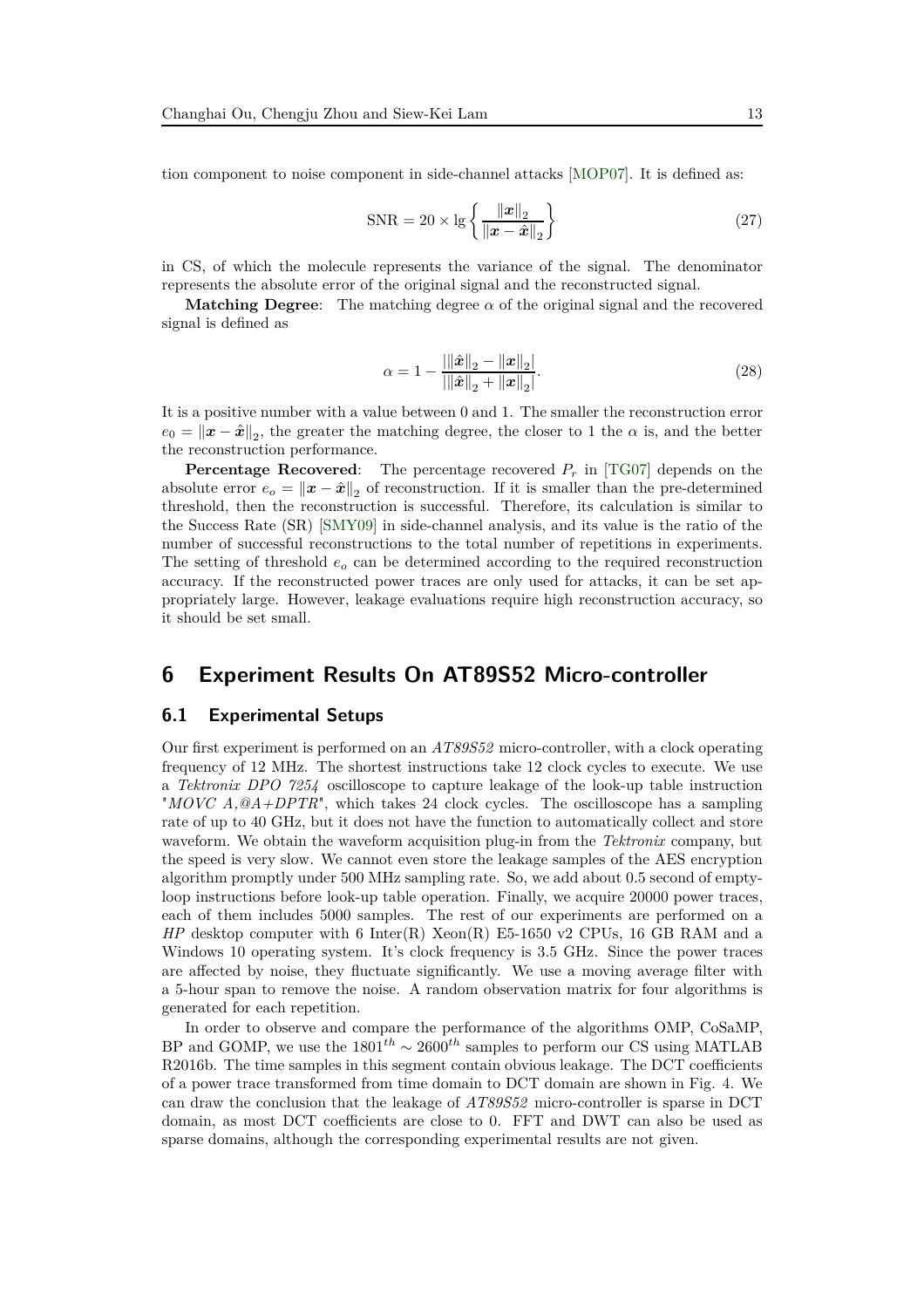

**Figure 4:** DCT coefficients of a power trace leaks from *AT89S52* micro-controller.

### **6.2 Threshold Selection**

The original power trace  $x$  can be projected onto the observation matrix  $\Phi$  if it satisfies RIP, and reconstructed by using at least  $m \geq k \cdot \log_2(\frac{n}{k})$  observations. The minimum number of observations *m* can be quickly obtained if the sparsity *k* is known. Otherwise, we need to test it. In order to optimize the reconstruction performance, it is necessary to adjust *m* appropriately. We use OMP, CoSaMP, SP and GOMP to perform our experiments and set *m* to 400 to test the sparsity, which ranges from 5 to 200, with step width 5. SNR, relative error, matching degree  $\alpha$  and their runtime under different sparsity are shown in Fig. 5. The reconstruction performance is compared considering only one power trace. The SNR of OMP, CoSaMP and SP increases rapidly and reaches the highest at  $k < 80$ . SP and GOMP fluctuate significantly at  $k > 100$ . GOMP is the highest when *k <* 75, which indicates that its power trace reconstruction requires the smallest number of observations. SNR and matching degree of CoSaMP decrease rapidly when *k >* 125, the relative error of it is also much larger than other algorithms. If *m* is set to 320, the SNR of 4 algorithms reaches the highest at  $k < 45$ , and SP fluctuates significantly at  $k > 60$ . This also indicates that we may get very different results under different observations.

CoSaMP is the most time-consuming algorithm followed by SP (see Fig.  $5(d)$ ). It decreases rapidly to about 0 when  $k > 135$ , the observer should guarantee that there should be  $3 \cdot k$  atoms in  $\Lambda$ , which indicates that very large k will affect its performance. The time consumption of OMP and GOMP only change a little under different sparsity. Through comprehensive analysis, reasonable *k* should be between 50 and 125, which is further set to 50 in the next experiments (if  $m = 320$ , k is then set to from 45 to 60). The experimental results of *m* from 100 to 800 are shown in Fig. 6. The SNR of the four algorithms continues to improve before the number of measurements *m* reach 320 (i.e.  $m \geq k \cdot \log_2(\frac{n}{k})$  is satisfied). OMP, CoSaMP and SP achieve optimal performance when  $m > 300$  (SNR is about 25). This indicates that  $k$  limits the further improvement of their performance. However, the performance of GOMP is still improving and becomes the best when  $m > 300$ . The final SNR of GOMP is about 48. This is also reflected in Fig. 6(b) where the relative errors of OMP, CoSaMP and SP decrease to the lowest (about 0.055) when *m >* 300, while the relative error of GOMP continues to decline and finally reaches about 0.004. This also fully illustrates the superiority of GOMP.

The matching degrees of OMP, CoSaMP, SP and GOMP are greater than 0.75 in all measurements (see Fig.  $6$ ). They increase rapidly when  $m < 200$  and then becomes stable and are larger than 0.9950. The runtime of GOMP increases rapidly, while other three algorithms changes little under different numbers of observations. Compared with the experimental results under different sparsity, the performance under different numbers of measurements is more stable and does not fluctuate dramatically. This is even more obvious for GOMP, which consumes more time than other 3 algorithms when *m >* 350. Choosing a reasonable number of observations can reduce the time consumption, here we set *m* to 320.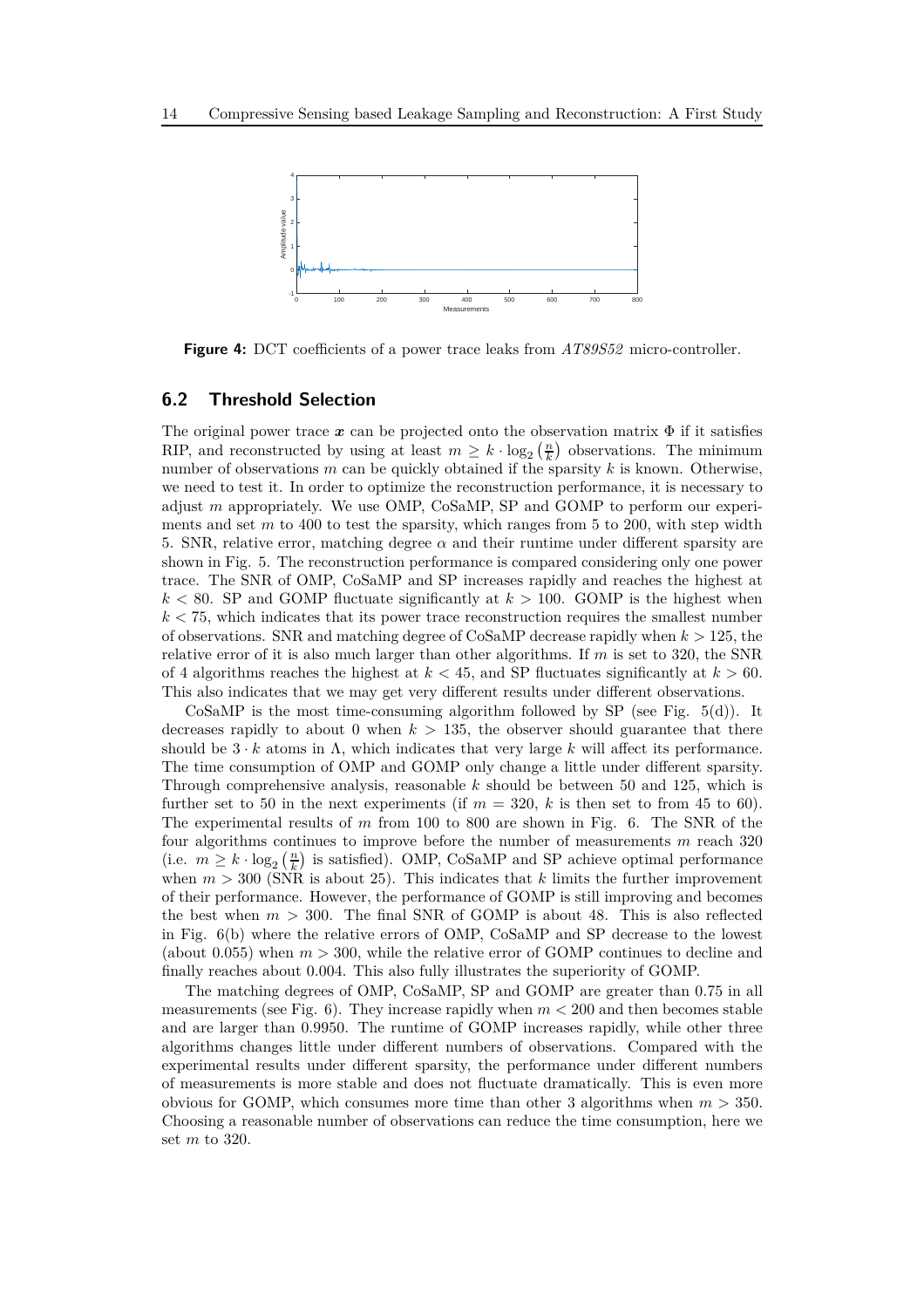

**Figure 5:** SNR (a), relative error (b), matching degree (c) and time consumption (d) of OMP, CoSaMP, SP and GOMP under different sparsity.

### **6.3 Performance Comparison**

We randomly select a power trace. In fact, the reconstruction performance of power traces is almost the same under the same observation matrix. The algorithms OMP, CoSaMP, BP and GOMP can reconstruct power traces well when  $k = 50$  and  $m = 320$  (as shown in Table 2 and Fig. 7). The blue line and red line represent the original and the reconstructed power traces. They overlap in most regions, when the matching degree is greater than 0*.*9950. This shows that only 320 samples need to be collected to reconstruct the leakage of 800 samples under CS. If we collect longer traces, the compression performance is even better. GOMP performs best, since the relative error  $e_r$  is smallest, of which the corresponding SNR is also the largest. This also verifies the conclusion that SNR of GOMP is the highest when  $k = 50$  in Fig. 5. Although  $e_r$  of OMP is larger than that of GOMP, the matching degree of it is better. This indicates that partial overlap has an important impact on the overall performance evaluation. Therefore, we need to integrate a number of criteria when comparing the performance of power trace reconstruction algorithms.

<span id="page-14-0"></span>**Table 2:** Leakage reconstruction performance of OMP, CoSaMP, SP and GOMP on *AT89S52* micro-controller.

| algorithms | $e_r$  | SNR.    | $\alpha$ | time (second) |
|------------|--------|---------|----------|---------------|
| OMP        | 0.0647 | 23.7766 | 0.9993   | 0.017782      |
| CoSaMP     | 0.0573 | 24.8361 | 0.9971   | 0.092189      |
| SP         | 0.0607 | 24.3335 | 0.9958   | 0.044551      |
| GOMP       | 0.0538 | 25.3873 | 0.9992   | 0.055530      |

The reconstruction error *e<sup>o</sup>* of OMP, CoSaMP, SP and GOMP in Fig. 7 is about 0.40. Most regions of these four algorithms overlap. This indicates that 0.35 could be a very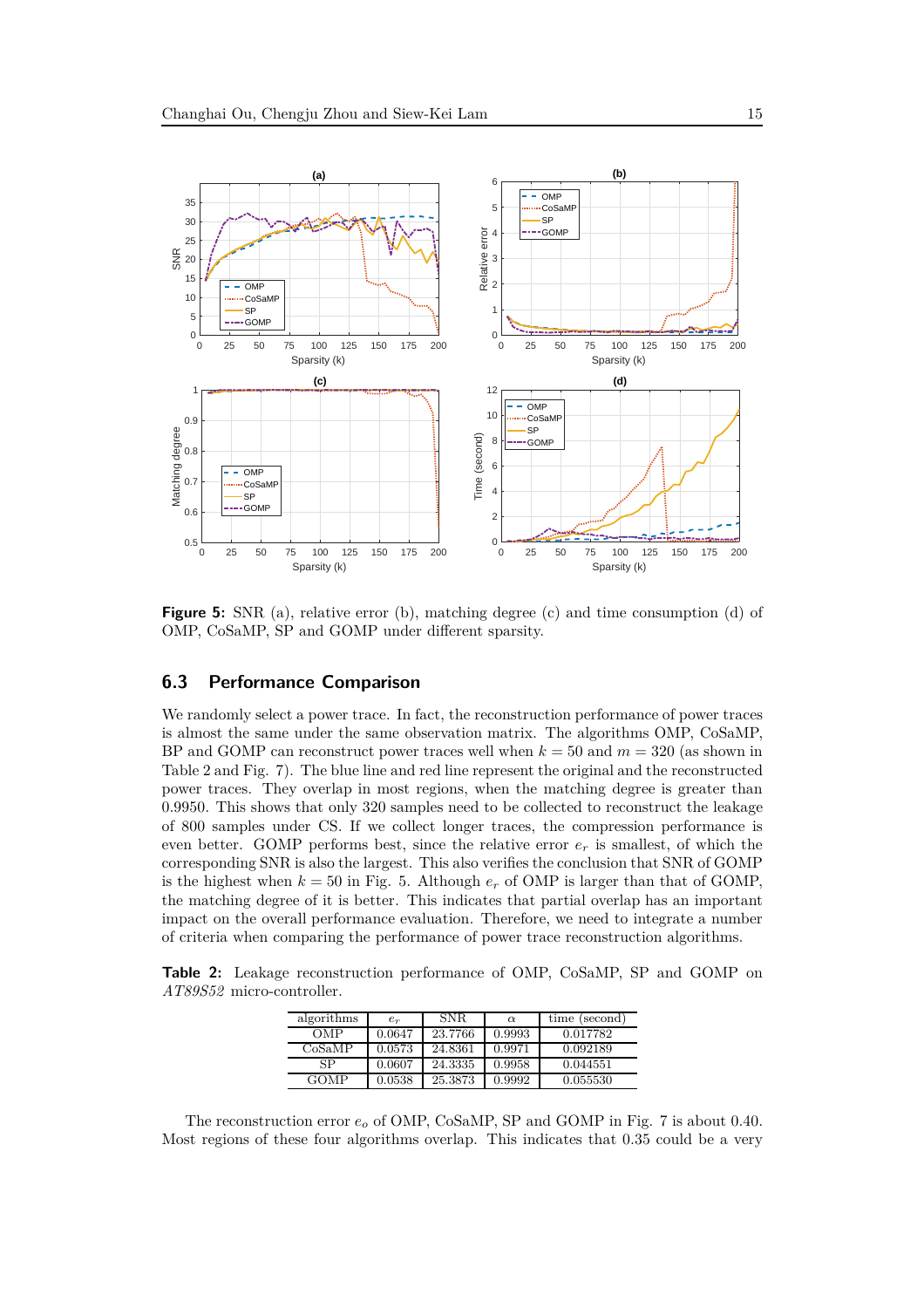

**Figure 6:** SNR (a), relative error (b), matching degree (c) and time consumption (d) of OMP, CoSaMP, SP and GOMP under different numbers of measurements.



**Figure 7:** Leakage reconstruction using OMP, CoSaMP, SP and GOMP (the original power trace (blue) and reconstructed power trace (red)).

good threshold since it leads to high reconstruction performance. In order to compare the performance of OMP, CoSaMP, SP and GOMP more objectively, we further compare the percentage recovered ( i.e. probability of successful reconstruction) under different sparsity and different numbers of observations (measurements). The corresponding experimental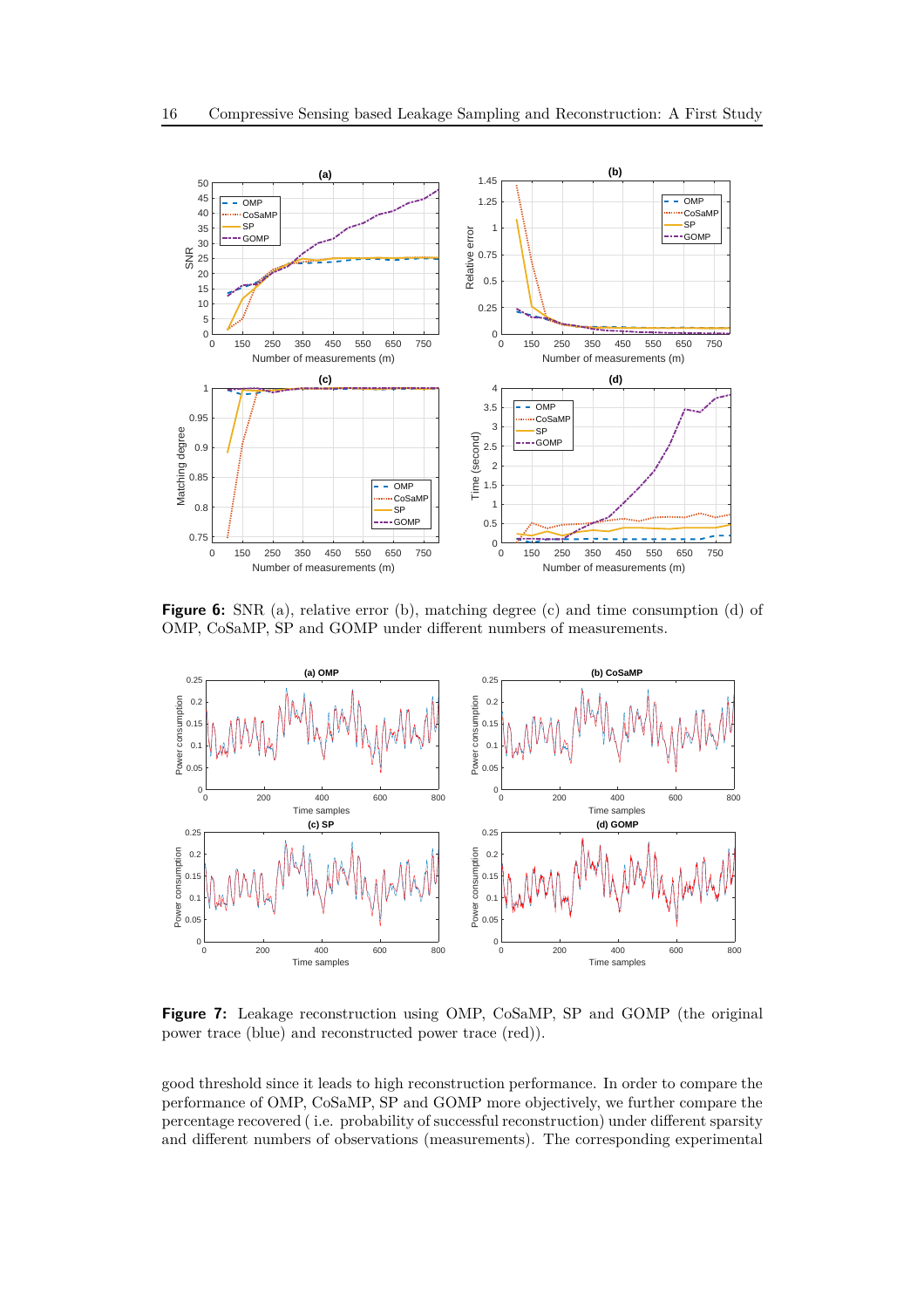results are given in Fig. 8. Let *P<sup>r</sup>* denote the percentage recovered in the rest of this paper. We randomly select signals from a set of 20000 power traces for 400 repetitions in our experiments. The evaluation in Fig.  $8(a)$  and Fig.  $8(b)$  takes 5678.401890 and 5667.954980 seconds, respectively.



**Figure 8:** Percentage recovered under different sparsity levels (a) and different numbers of observations (b).

The performance of OMP, CoSaMP, SP and GOMP are very different when *k* varies from 5 to 160 ( $m = 320$ ), where it first becomes better and then worse. The  $P_r$  of GOMP rapidly reaches 1*.*00 when *k* is from 5 to 15, and decreases with obvious fluctuations when *k* is from 105 to 145.  $P_r$  of SP and CoSaMP almost overlaps when *k* is from 15 to 35, decreases when *k* is larger than 70 and reaches 0 after  $k = 110$ . Compared with CoSaMP, SP and GOMP, OMP is more robust. Its  $P_r$  is constant at 1.00 when  $k$  reaches 160. The precondition of power trace reconstruction is  $m \geq k \cdot \log_2(\frac{n}{k})$ , which indicates that the performance of OMP will eventually decline. Compared with the performance under different sparsity *k*, *P<sup>r</sup>* of OMP, CoSaMP, SP and GOMP increases steadily under different numbers of measurements (as shown in Fig. 8(b)). It is almost 0 when *m <* 170 and reaches 1.00 when  $m = 320$ . Their performance from good to poor are as follows: OMP, SP, CoSaMP and GOMP. This indicates that the observer can recover the power traces with a probability of 1.00 if  $m = 320$ ,  $k = 50$  and residual is set to 0.35. Obviously, the performance of 500MS*/*s sampling rate under classical compressive sampling is only equivalent to 200MS*/*s sampling rate under CS.

Power traces can be reconstructed accurately by fewer observations under the same sparsity when  $k < 50$ , which indicates superiority of the GOMP algorithm shown in Fig. 8(a). However, its performance is worse than the other three algorithms when the number of measurements is less than 310 (as shown in Fig. 8(b)). The SNR and relative error *e<sup>r</sup>* of GOMP in Fig. 6 are significantly better than those of the other three algorithms when  $m > 310$ . However, since we set a large reconstruction error threshold 0.35, this advantage is not ultimately reflected in the percentage recovered. In fact, we can set appropriate reconstruction errors according to specific requirements. For example, in SCAs, the attacker can collect more power traces instead of accurately reconstructing each of them. The reconstruction error can be set appropriately large. However, in sidechannel evaluations, for the sake of accurate security evaluation of cryptographic devices, it requires that the power traces can be accurately reconstructed, and the threshold of reconstruction error should be set sufficiently small.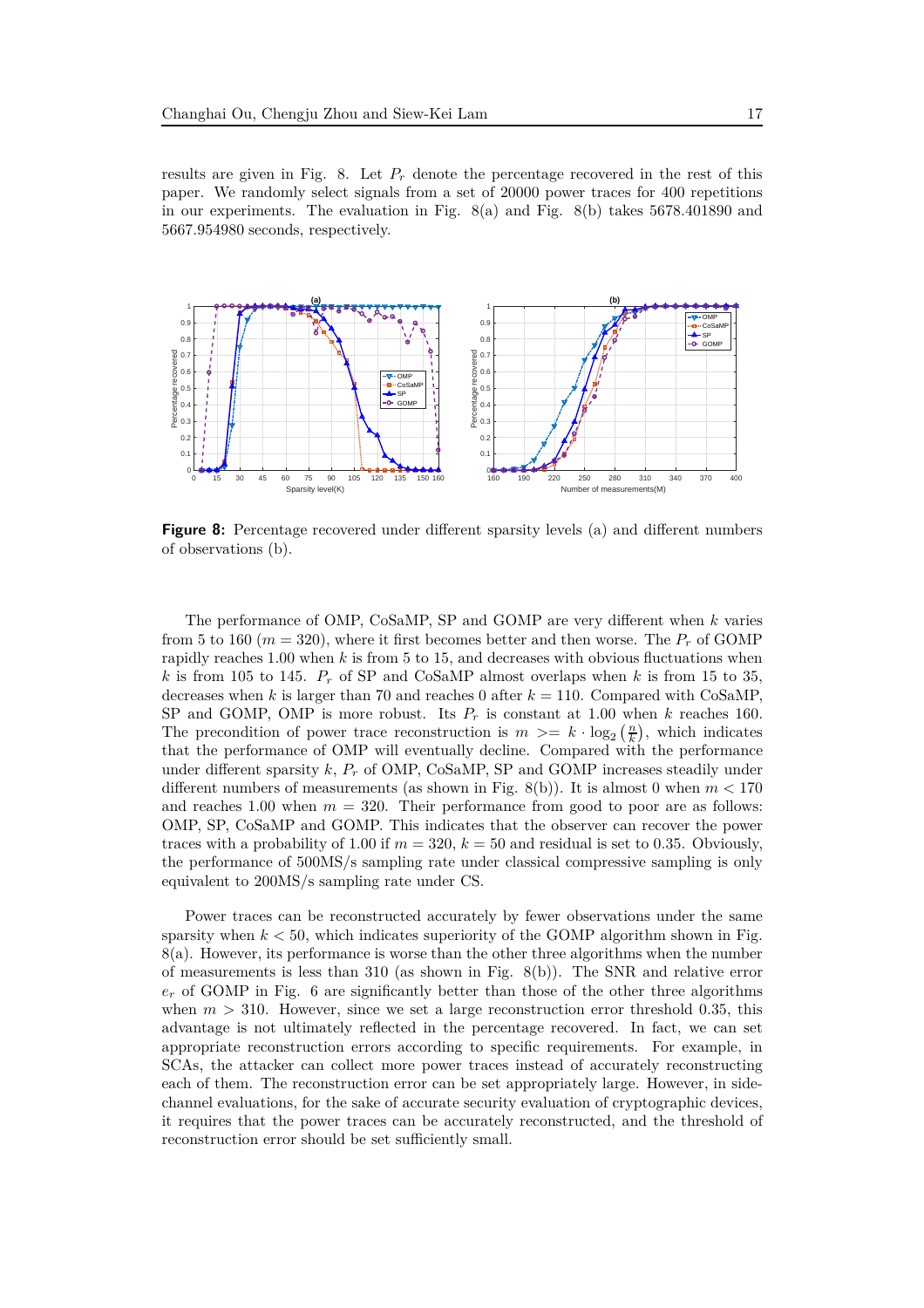### **7 Experiments Results On DPA Contest** *v***1**

### **7.1 Experimental Setups**

In order to facilitate the re-implementation of our CS parameter adjustments, our second experiment is performed on the power trace set *SecmatV1* leaking from the unprotected DES crypto-processor implemented in ASIC provided by DPA Contest *v*1*.*1 [\[dpa\]](#page-22-8). Each power trace includes 5003 time samples. In order to observe and compare the performance of algorithms OMP, CoSaMP, BP and GOMP conveniently, we download 10000 power traces and use the times from 4001*th* to 5000*th* to perform our compressive sensing leakage reconstruction experiments. The sample segment includes the leakage of the last round of DES algorithm, which is commonly attacked in SCA. We also use a moving average filter with a 5-hour span to smooth all the traces simultaneously. A random observation matrix for four algorithms is generated for each repetition.



**Figure 9:** DCT coefficients of the second power trace in *SecmatV1*.

As we mentioned in Section [3.3,](#page-5-2) the sparser the leakage is in one domain, the better the reconstruction performance is under the same number of observations since more key information of the leakage is compressed into these dimensions. Sparse domains are also an important topic in CS. Power traces from DPA Contest *v*1*.*1 is well sparse in DCT domain (as shown in Fig. 9). Compared with the leakage of *AT89S52* micro-controller, its amplitude is smaller. The largest DCT coefficients occurs in the first dimension, and other DCT coefficients are very small.

#### <span id="page-17-0"></span>**7.2 Threshold Selection**

SNR, relative error, matching degree and time consumption of OMP, CoSaMP, SP and GOMP under different sparsity are shown in Fig. 10. The SNR keeps increasing when  $k < 25$  then reaches about 24. It is noteworthy that SNR is relatively stable when k is from 25 to 50. CoSaMP and SP fluctuate sharply when *k* is greater than 50, and their performance also declines sharply. Relative error and matching degree also indicate that CoSaMP can not be able to reconstruct power traces when  $k > 135$ . Since at least  $3 \cdot k$ atoms should be guaranteed in  $\Lambda$ , the time consumption of CoSaMP even drops to nearly 0 at *k >* 100. The time consumption of SP and CoSaMP increases rapidly with sparsity, while OMP and GOMP changes little. Based on the above analysis, the *k* between 25 and 50 is a good choice if we want to test the percentage recovered.

We set  $k$  to 40, the relative error  $\alpha$  of OMP, CoSaMP and SP decreases rapidly when *m* is from 50 to 300 and then becomes stable at 0.05 (as shown in Fig. 11). However,  $\alpha$  of GOMP continues to decrease and finally reaches 0.004. The SNR of OMP, CoSaMP and SP becomes stable (about 26) when *m >* 300. The SNR of GOMP finally reaches about 48. The matching degree of all algorithms are higher than 0.92. Although we use 1000 time samples on the power traces provided by DPA contest *v*1*.*1 to carry out experiments, the time consumption of OMP, CoSaMP, SP and GOMP is smaller than that of 800 time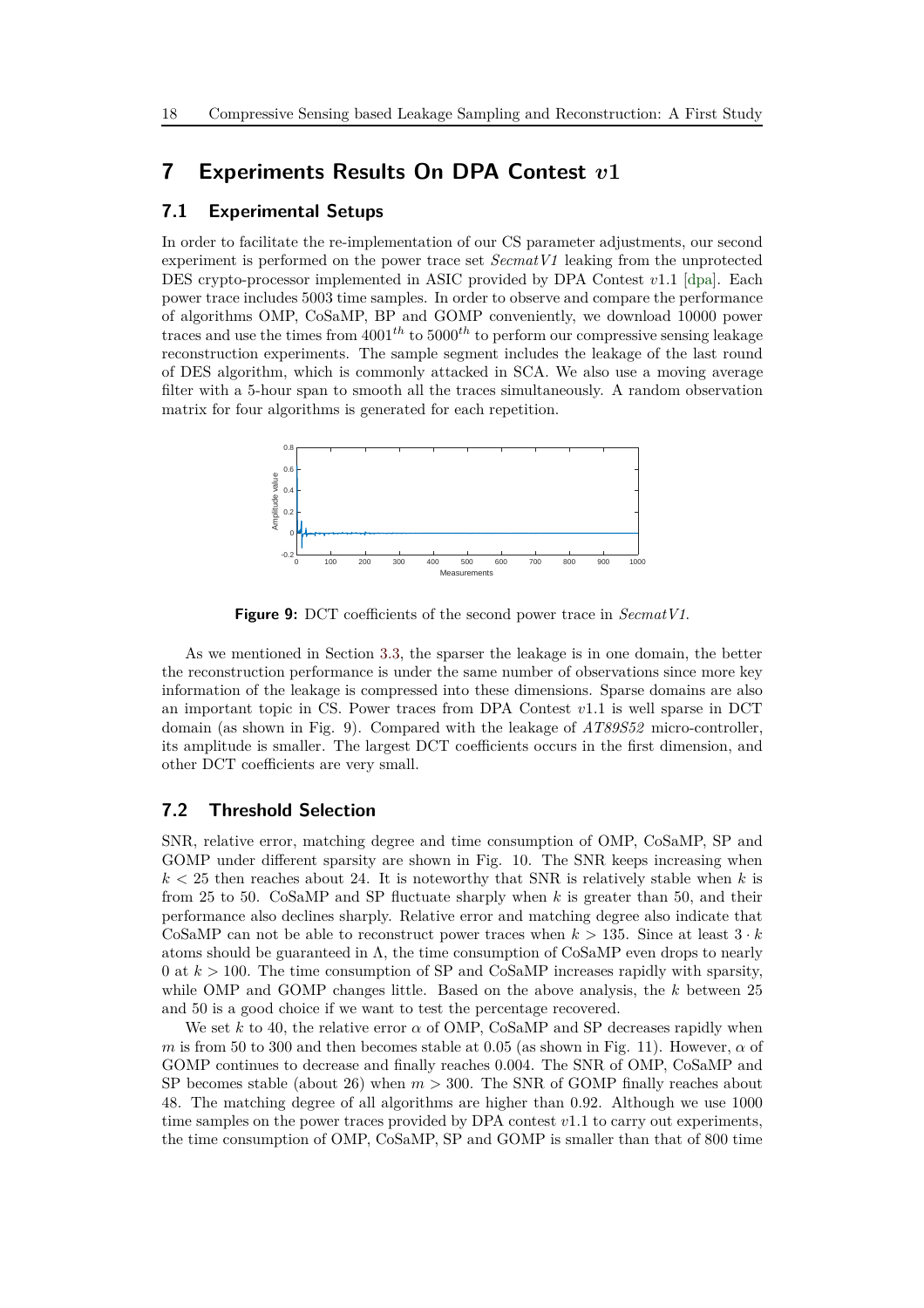

**Figure 10:** SNR (a), relative error (b), matching degree (c) and time consumption (d) of OMP, CoSaMP, SP and GOMP under different sparsity.

samples leaking from *AT89S52* micro-controller, which makes the reconstruction error *e<sup>o</sup>* of power traces smaller. GOMP takes more time than other algorithms when *m >* 300. Based on the above performance analysis, *m* from 300 to 350 is a good choice.

### **7.3 Performance Comparison**

The second power trace is selected to perform DCT transform to compare the performance of OMP, CoSaMP, BP and GOMP, and the corresponding experimental results are shown in Fig. 12. *k* and *m* are set to 40 and 300 according to experimental results given in Section [7.2.](#page-17-0) There are more clock cycles in Fig. 7 compared with the leakage in DPA Contest *v*1*.*1 shown in Fig. 12. Due to the preprocessing of DPA Contest *v*1*.*1, its power traces are also more easy to reconstruct. The reconstructed power trace of GOMP can overlap well with the original one. Compared with the other three algorithms, the reconstruction error of GOMP is smaller and the SNR is higher (as shown in Table [3\)](#page-18-0). The other 3 algorithms do not overlap well in some areas where power consumption varies distinctly. *α* of all 4 algorithms are larger than 0.9970. This indicates that reconstruction performance of the four algorithms is very good and meets the sampling requirements very well.

<span id="page-18-0"></span>**Table 3:** Leakage reconstruction performance of OMP, CoSaMP, SP and GOMP on DPA Contest *v*1*.*1.

| algorithms | $e_r$  | SNR.    | $\alpha$ | time (second) |
|------------|--------|---------|----------|---------------|
| OMP        | 0.0713 | 22.9364 | 0.9988   | 0.010863      |
| CoSaMP     | 0.0612 | 24.2611 | 0.9974   | 0.043958      |
| SP         | 0.0692 | 23.2020 | 0.9989   | 0.033731      |
| GOMP       | 0.0601 | 24.4179 | 0.9982   | 0.058839      |

The SNR of a power trace depends on the reconstruction residual of the recovery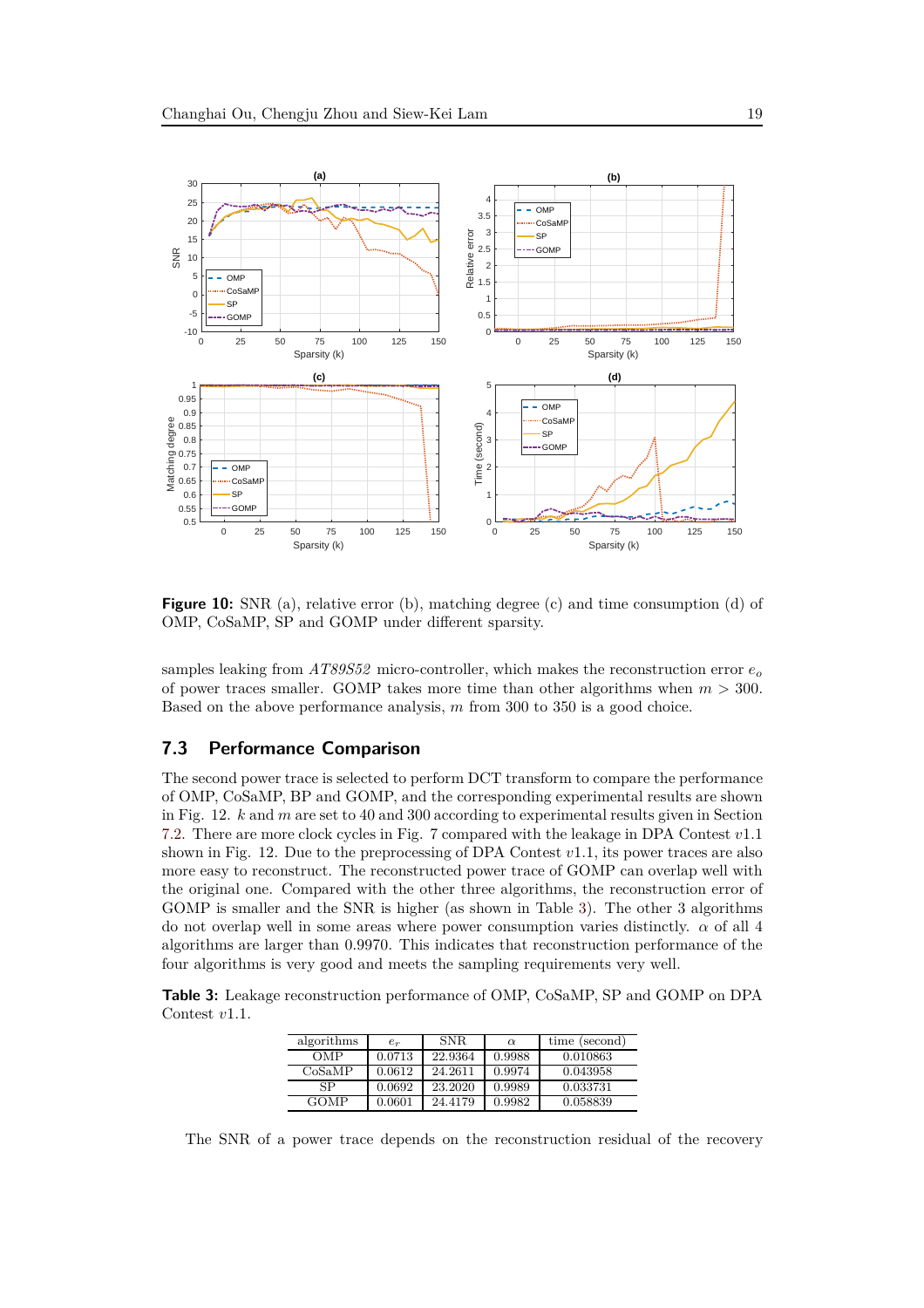

**Figure 11:** SNR (a), relative error (b), matching degree (c) and time consumption (d) of OMP, CoSaMP, SP and GOMP under different numbers of measurements.



**Figure 12:** Leakage reconstruction using OMP, CoSaMP, SP and GOMP (the original power trace (blue) and reconstructed power trace (red)).

algorithm referring to Eq. [27.](#page-12-0) The smaller the residual, the higher the SNR of the reconstructed power traces. The reconstruction errors *e<sup>o</sup>* of OMP, CoSaMP and SP in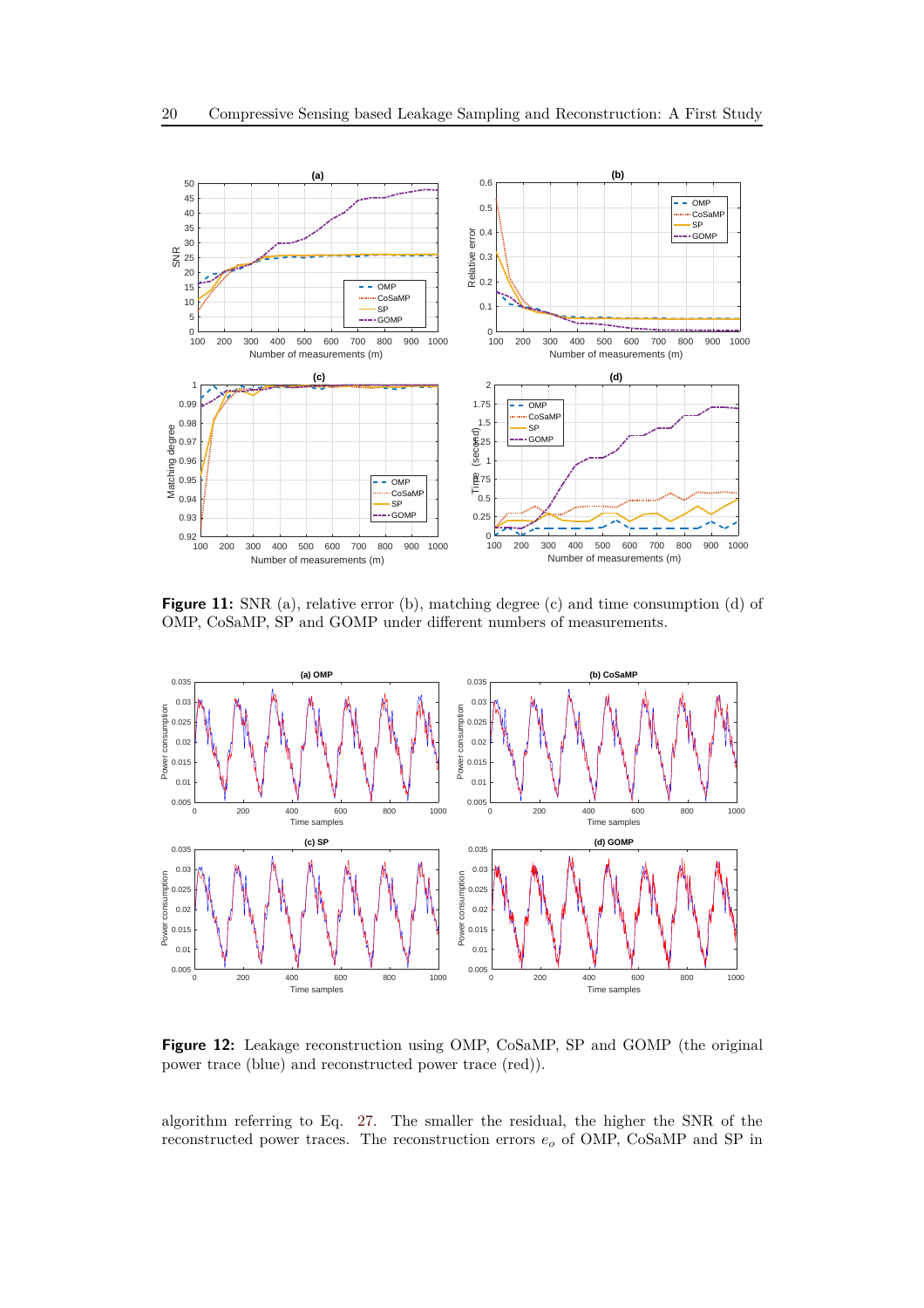Fig. 12 are about 0.04, compared with about 0.03 of GOMP. They are all smaller than these about 0.40 in Fig. 7, since the power consumption of ASIC used in DPA Contest *v*1*.*1 is smaller than *AT89S52* micro-controller. Therefore, relative error is better referential than absolute error in reconstruction performance evaluation. The relative error, SNR and matching degree in Tables [2](#page-14-0) and [3](#page-18-0) also illustrate that the reconstruction performance in Fig. 7 and Fig. 12 is similar. The power traces of DPA contest *v*1*.*1 are more compressible than these of *AT89S52* micro-controller. To achieve similar performance, we only need to collect 30% samples to reconstruct the original leakage (compared with 40% of *AT89S52* micro-controller). Moreover, the matching degree also illustrates the high performance of OMP, CoSaMP, SP and GOMP. They can quickly reconstruct the original power traces (see the time comsuption on Table [3\)](#page-18-0).



**Figure 13:** Percentage recovered under different sparsity levels (a) and different numbers of observations (b).

In order to further compare the performance of OMP, CoSaMP, SP and GOMP, we set  $k = 40$ ,  $m = 300$  and residual threshold to 0.04, the corresponding experimental results are shown in Fig. 13. When  $k = 40$  and the step width is set to 10, it takes 5047.385466 seconds to run *m* from 100 to 400 (400 repetitions). When  $m = 300$  and the step width is set to 5, it takes  $2969.2314196$  seconds to run  $k$  from 15 to 150 (400 repetitions). The *P<sup>r</sup>* of OMP, CoSaMP and SP is 0 when *k* is from 5 to 20. *k* from 30 to 55 is a good choice, which also validates our conclusion in Section [7.2.](#page-17-0) *P<sup>r</sup>* of GOMP increases rapidly from 0 to 1 when *k* is from 5 to 15, then drops and fluctuates. CoSaMP decreases faster than SP, and they drop to 0 at  $k = 100$ . Similar conclusion is drawn from Section 6.3. The slow performance degradation of OMP can be observed in Fig. 13, which illustrates its stability. When  $k = 40$  and the number of observations is smaller than 200, all 4 algorithms fail to recover power traces. The absolute error *e<sup>o</sup>* decreases with growth of *m*. The percentage recovered increases gradually to 1 then becomes stable when *m* is from 200 to 330. It is noteworthy that OMP, CoSaMP, SP and GOMP have their own advantages and disadvantages, the observer may get completely different performance from different signals. He should choose the appropriate algorithm according to the specific situation, power trace structure, observation matrix and characteristic of reconstruction algorithms.

The percentage recovered of GOMP is high when the sparsity *k* is small (as shown in Fig. 8 and Fig. 13). With more observations, the higher the SNR of GOMP, the better the reconstruction performance of it than other three algorithms. However, since the large reconstruction error allowed, this advantage is not ultimately reflected in Fig. 13(b). We can draw similar conclusions from Fig. 8(b). Moreover, the performance of OMP, CoSaMP and SP becomes stable after a certain number of observations, while the performance of GOMP still gradually improves with the growth of *m* (as shown in Fig. 6 and Fig. 11). In order to improve their performance, the sparsity can be appropriately enlarged. The SNR of OMP increases to a certain height and then becomes gradually stable, while the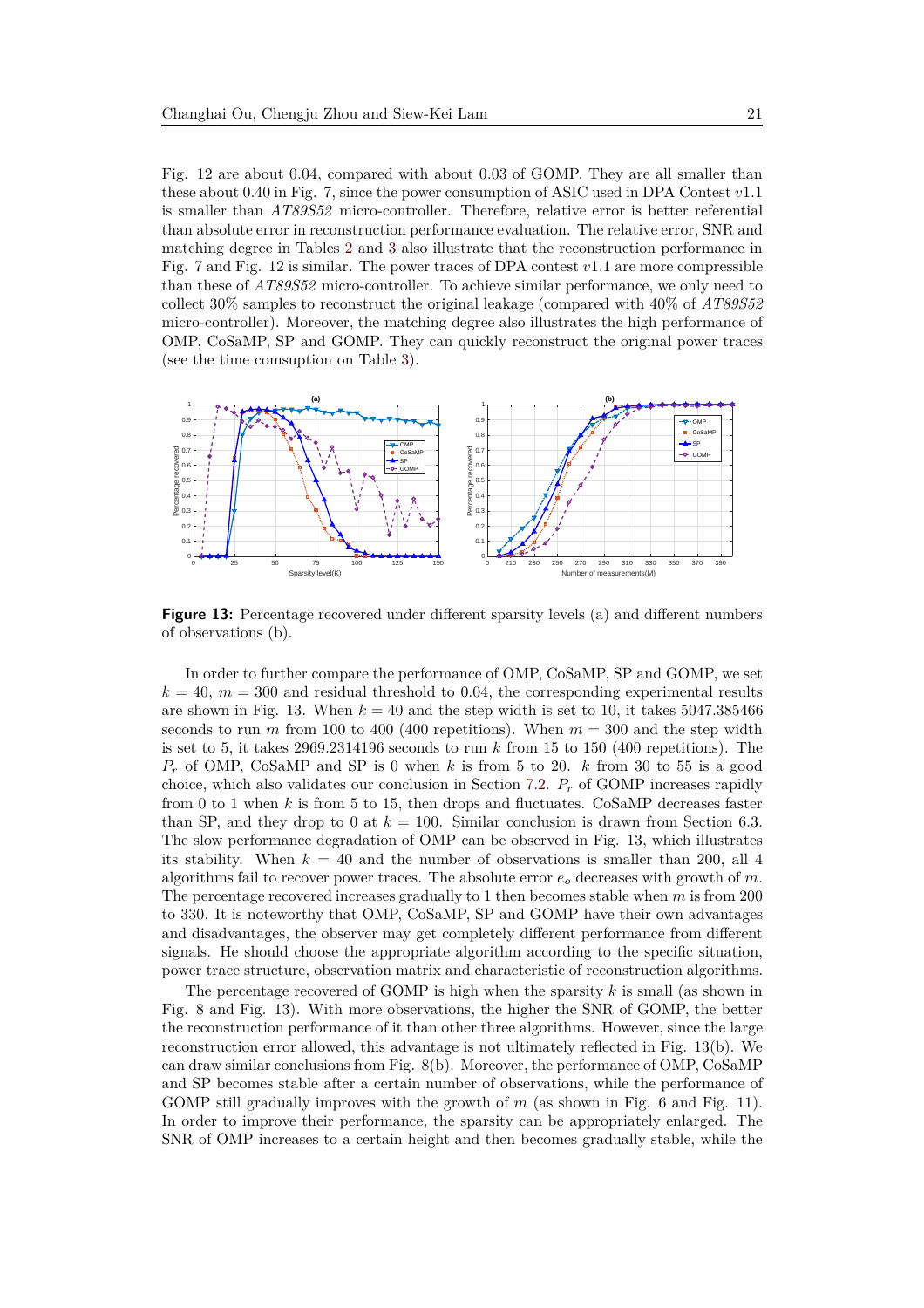performance of the other three algorithms improves first and then deteriorates sharply (as shown in Fig. 8 and Fig. 13). Enlarging the number of observations can improve their performance and make the locations of optimal performance move to the right. However, it is difficult to optimally balance *k* and *m*. There are currently many studies on the selection of them, such as the SWOMP shortly introduced in Section [5.2,](#page-9-0) of which *k* is the number of coefficients larger than half of the maximum.

# **8 Conclusions**

The rapid increase in the bandwidth of cryptographic devices makes it difficult to sample, store and process leakages. In this paper, we introduce Compressive Sensing, a new and highly-efficient data sampling technology for side-channel leakage sampling and compare it with classical compressive sampling. Our experiments performed on power traces obtained from AT89S52 micro-controller and DPA contest *v*1*.*1 clearly demonstrate that CS can use a sampling rate much lower than the original one to obtain equivalent sampling performance. It projects the original power traces onto the observation space, and obtains the observation samples far below the original dimension. CS transfers a large amount of computation from sampling devices to advanced processors, so that the compute-intensive signal reconstruction can be carried out fast without distortion. In this paper, we only introduce the basic techniques of CS for leakage sampling and verify its superiority by experiments. There are many studies on sparse representation of signals, observation matrix design and signal reconstruction which could be applied to the leakage sampling problem. As such, we believe this work provides a new research direction in SCA which has many avenues for investigations and opportunities for further improvements.

# **References**

- <span id="page-21-2"></span>[BCO04] Eric Brier, Christophe Clavier, and Francis Olivier. Correlation power analysis with a leakage model. In *Cryptographic Hardware and Embedded Systems - CHES 2004: 6th International Workshop Cambridge, MA, USA, August 11-13, 2004. Proceedings*, pages 16–29, 2004.
- <span id="page-21-4"></span>[BD09] Thomas Blumensath and Mike E. Davies. Stagewise weak gradient pursuits. *IEEE Trans. Signal Processing*, 57(11):4333–4346, 2009.
- <span id="page-21-1"></span>[BHvW12] Lejla Batina, Jip Hogenboom, and Jasper G. J. van Woudenberg. Getting more from PCA: first results of using principal component analysis for extensive power analysis. In *Topics in Cryptology - CT-RSA 2012 - The Cryptographers' Track at the RSA Conference 2012, San Francisco, CA, USA, February 27 - March 2, 2012. Proceedings*, pages 383–397, 2012.
- <span id="page-21-0"></span>[CDP15] Eleonora Cagli, Cécile Dumas, and Emmanuel Prouff. Enhancing dimensionality reduction methods for side-channel attacks. In *Smart Card Research and Advanced Applications - 14th International Conference, CARDIS 2015, Bochum, Germany, November 4-6, 2015. Revised Selected Papers*, pages 15– 33, 2015.
- <span id="page-21-3"></span>[CDP16] Eleonora Cagli, Cécile Dumas, and Emmanuel Prouff. Kernel discriminant analysis for information extraction in the presence of masking. In *Smart Card Research and Advanced Applications - 15th International Conference, CARDIS 2016, Cannes, France, November 7-9, 2016, Revised Selected Papers*, pages 1–22, 2016.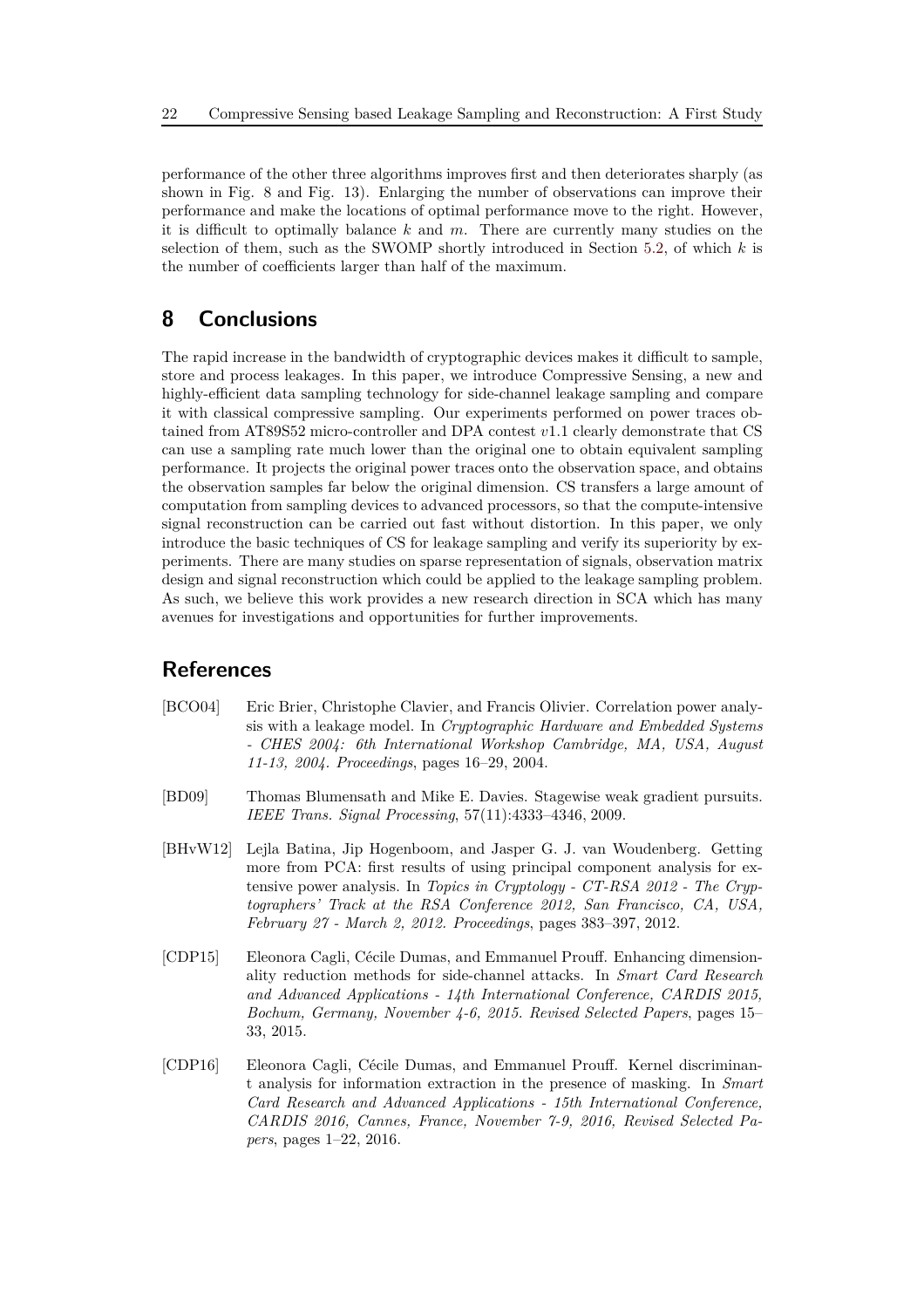- <span id="page-22-6"></span>[CDS01] Scott Shaobing Chen, David L. Donoho, and Michael A. Saunders. Atomic decomposition by basis pursuit. *SIAM Review*, 43(1):129–159, 2001.
- <span id="page-22-4"></span>[CR06] Emmanuel J. Candès and Justin K. Romberg. Quantitative robust uncertainty principles and optimally sparse decompositions. *Foundations of Computational Mathematics*, 6(2):227–254, 2006.
- <span id="page-22-5"></span>[CRT06] Emmanuel J. Candès, Justin K. Romberg, and Terence Tao. Robust uncertainty principles: exact signal reconstruction from highly incomplete frequency information. *IEEE Trans. Information Theory*, 52(2):489–509, 2006.
- <span id="page-22-9"></span>[CT06] Emmanuel J. Candès and Terence Tao. Near-optimal signal recovery from random projections: Universal encoding strategies? *IEEE Trans. Information Theory*, 52(12):5406–5425, 2006.
- <span id="page-22-10"></span>[CW08] Emmanuel J. Candès and Michael B. Wakin. An introduction to compressive sampling. *Signal Processing Magazine, IEEE*, 25(2):21–30, 2008.
- <span id="page-22-1"></span>[DCE16] A. Adam Ding, Cong Chen, and Thomas Eisenbarth. Simpler, faster, and more robust t-test based leakage detection. In *Constructive Side-Channel Analysis and Secure Design - 7th International Workshop, COSADE 2016, Graz, Austria, April 14-15, 2016, Revised Selected Papers*, pages 163–183, 2016.
- <span id="page-22-11"></span>[DH01] David L. Donoho and Xiaoming Huo. Uncertainty principles and ideal atomic decomposition. *IEEE Trans. Information Theory*, 47(7):2845–2862, 2001.
- <span id="page-22-14"></span>[DM09] Wei Dai and Olgica Milenkovic. Subspace pursuit for compressive sensing signal reconstruction. *IEEE Trans. Information Theory*, 55(5):2230–2249, 2009.
- <span id="page-22-3"></span>[Don06] David L. Donoho. Compressed sensing. *IEEE Trans. Information Theory*, 52(4):1289–1306, 2006.
- <span id="page-22-8"></span>[dpa] Dpa contest. <http://www.dpacontest.org/home/>.
- <span id="page-22-0"></span>[DS16] François Durvaux and François-Xavier Standaert. From improved leakage detection to the detection of points of interests in leakage traces. In *Advances in Cryptology - EUROCRYPT 2016 - 35th Annual International Conference on the Theory and Applications of Cryptographic Techniques, Vienna, Austria, May 8-12, 2016, Proceedings, Part I*, pages 240–262, 2016.
- <span id="page-22-13"></span>[DTDS12] David L. Donoho, Yaakov Tsaig, Iddo Drori, and Jean-Luc Starck. Sparse solution of underdetermined systems of linear equations by stagewise orthogonal matching pursuit. *IEEE Trans. Information Theory*, 58(2):1094–1121, 2012.
- <span id="page-22-2"></span>[GHT05] Catherine H. Gebotys, Simon Ho, and C. C. Tiu. EM analysis of rijndael and ECC on a wireless java-based PDA. In *Cryptographic Hardware and Embedded Systems - CHES 2005, 7th International Workshop, Edinburgh, UK, August 29 - September 1, 2005, Proceedings*, pages 250–264, 2005.
- <span id="page-22-12"></span>[GN03] Rémi Gribonval and Morten Nielsen. Sparse representations in unions of bases. *IEEE Trans. Information Theory*, 49(12):3320–3325, 2003.
- <span id="page-22-7"></span>[GSTV06] Anna C. Gilbert, Martin J. Strauss, Joel A. Tropp, and Roman Vershynin. Algorithmic linear dimension reduction in the l\_1 norm for sparse vectors. *CoRR*, abs/cs/0608079, 2006.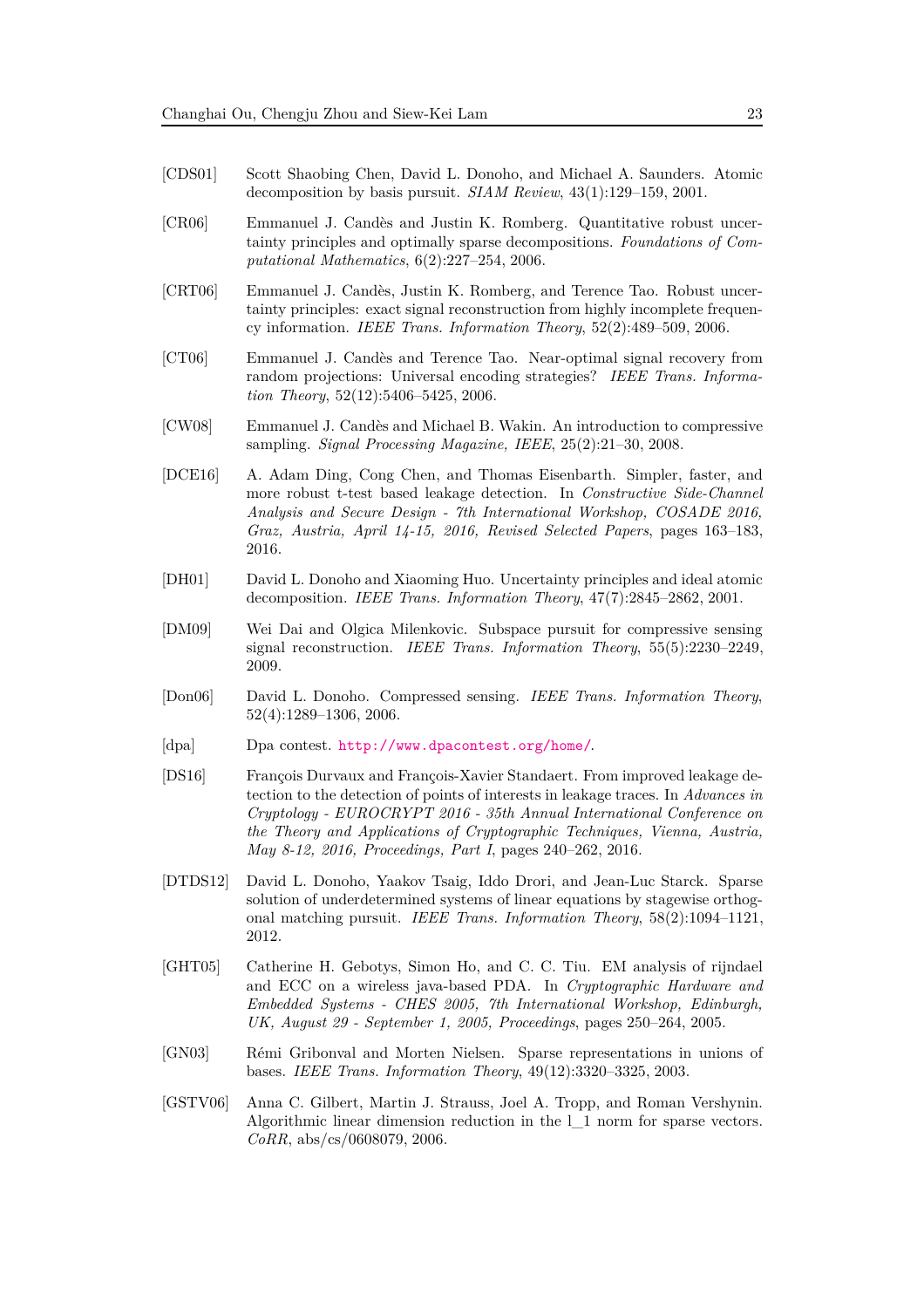- <span id="page-23-9"></span>[HTWM10] Zachary T. Harmany, Daniel Thompson, Rebecca Willett, and Roummel F. Marcia. Gradient projection for linearly constrained convex optimization in sparse signal recovery. In *Proceedings of the International Conference on Image Processing, ICIP 2010, September 26-29, Hong Kong, China*, pages 3361–3364, 2010.
- <span id="page-23-3"></span>[Kas91] B Kashin. The widths of certain finite dimensional sets and classes of smooth functions, izvestia 41 (1977), 334–351. *MR0481792 (58: 1891)*, 1891.
- <span id="page-23-0"></span>[KJJ99] Paul C. Kocher, Joshua Jaffe, and Benjamin Jun. Differential power analysis. In *Advances in Cryptology - CRYPTO '99, 19th Annual International Cryptology Conference, Santa Barbara, California, USA, August 15-19, 1999, Proceedings*, pages 388–397, 1999.
- <span id="page-23-7"></span>[LD06] Chinh La and Minh N. Do. Tree-based orthogonal matching pursuit algorithm for signal reconstruction. In *Proceedings of the International Conference on Image Processing, ICIP 2006, October 8-11, Atlanta, Georgia, USA*, pages 1277–1280, 2006.
- <span id="page-23-10"></span>[Mal09] Arian Maleki. Coherence analysis of iterative thresholding algorithms. *CoRR*, abs/0904.1193, 2009.
- <span id="page-23-2"></span>[MOP07] Stefan Mangard, Elisabeth Oswald, and Thomas Popp. *Power analysis attacks - revealing the secrets of smart cards*. Springer, 2007.
- <span id="page-23-1"></span>[MRSS18] Amir Moradi, Bastian Richter, Tobias Schneider, and François-Xavier Standaert. Leakage detection with the x2-test. *IACR Trans. Cryptogr. Hardw. Embed. Syst.*, 2018(1):209–237, 2018.
- <span id="page-23-5"></span>[MZ93] Stéphane Mallat and Zhifeng Zhang. Matching pursuits with time-frequency dictionaries. *IEEE Trans. Signal Processing*, 41(12):3397–3415, 1993.
- <span id="page-23-6"></span>[NT10] Deanna Needell and Joel A. Tropp. Cosamp: iterative signal recovery from incomplete and inaccurate samples. *Commun. ACM*, 53(12):93–100, 2010.
- <span id="page-23-8"></span>[NV09] Deanna Needell and Roman Vershynin. Uniform uncertainty principle and signal recovery via regularized orthogonal matching pursuit. *Foundations of Computational Mathematics*, 9(3):317–334, 2009.
- <span id="page-23-13"></span>[NV10] Deanna Needell and Roman Vershynin. Signal recovery from incomplete and inaccurate measurements via regularized orthogonal matching pursuit. *J. Sel. Topics Signal Processing*, 4(2):310–316, 2010.
- <span id="page-23-11"></span>[OSW<sup>+</sup>17] Changhai Ou, Degang Sun, Zhu Wang, Xinping Zhou, and Wei Cheng. Manifold learning towards masking implementations: A first study. *IACR Cryptology ePrint Archive*, 2017:1112, 2017.
- <span id="page-23-4"></span>[PM00] Erwan Le Pennec and Stéphane Mallat. Image compression with geometrical wavelets. In *Proceedings of the 2000 International Conference on Image Processing, ICIP 2000, Vancouver, BC, Canada, September 10-13, 2000*, pages 661–664, 2000.
- <span id="page-23-12"></span>[RMRM08] Baraniuk Richard, Davenport Mark, DeVore Ronald, and Wakin Michael. A simple proof of the restricted isometry property for random matrices. *Constructive Approximation*, 28(3):253–263, 2008.